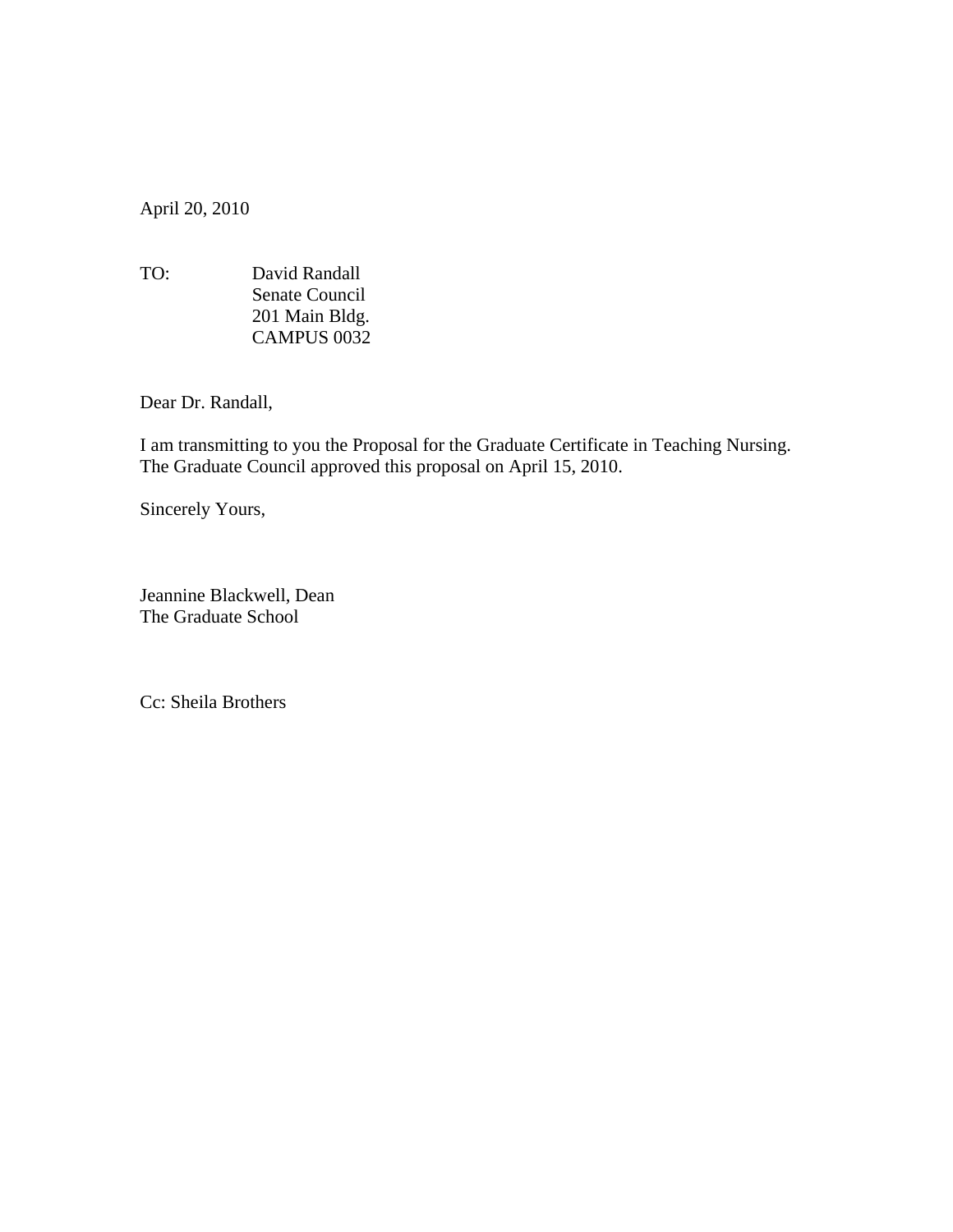

College of Nursing UK Medical Center 315 College of Nursing Bldg. Lexington, KY 40536-0232 859 323-6533 *fax* 859 323-1057 www.mc.uky.edu/nursing

# **MEMORANDUM**

TO: Health Care Colleges Council

FROM: Patricia B. Howard, PhD. RN Associate Dean, MSN & DNP Studies UK College of Nursing

- SUBJECT: Graduate Certificate Proposal- Teaching Nursing
- DATE: December 18, 2009

The College of Nursing wishes to offer a Graduate Certificate in Teaching Nursing. The proposal has been reviewed and approved by the College Graduate Faculty as well as the total faculty of the College, and has been recommended by the college for submission to the Health Care Colleges Council.

If you have any questions regarding this proposal, please feel free to contact me at phhowa00@email.uky.edu or via phone at 323-6632. I can also be reached via my assistant, Corree Anness at corree.anness@uky.edu or 323-3304.

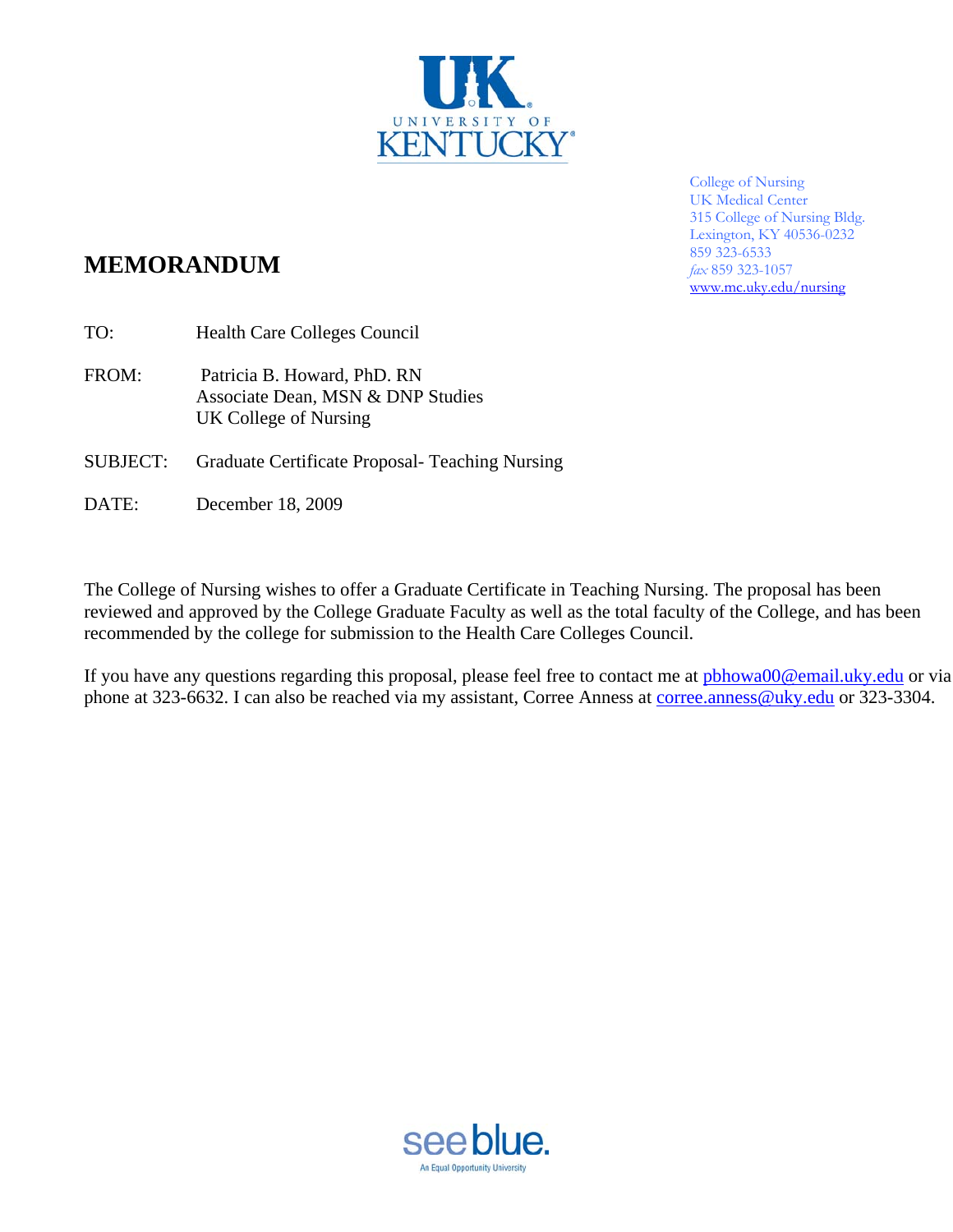December 14, 2010

#### Memo

To: Sheila Brothers

From: Dan Wermeling, Pharm.D.

#### Chair, Senate Academic Programs Committee

Re: Minutes

Present: Wermeling, Hippisley, Arthur, Dupont-Versteegden, Duncan

Absent: Wasilkowski (prior notice), Badger, Arrington

The Senate Academic Programs Committee met on December 6<sup>th</sup>, 2010 from 3-4 pm in room 220 CRMS. Based on the information provided, we recommend to Senate Council the following actions.

There was a motion, which was seconded, and all members voted to approve the Certificate in Nursing Teaching program.

The program was presented formally by member Marilyn Duncan. She provided a detailed explanation on the basis for the proposal and how it would advance the nursing profession. The primary focus is to allow nurses off-site to become education extenders of the College of Nursing. Given the national, and in particular rural health nursing shortage, additional strategies to advance nursing education are warranted. The committee was favorably impressed by the proposal and voted to approve.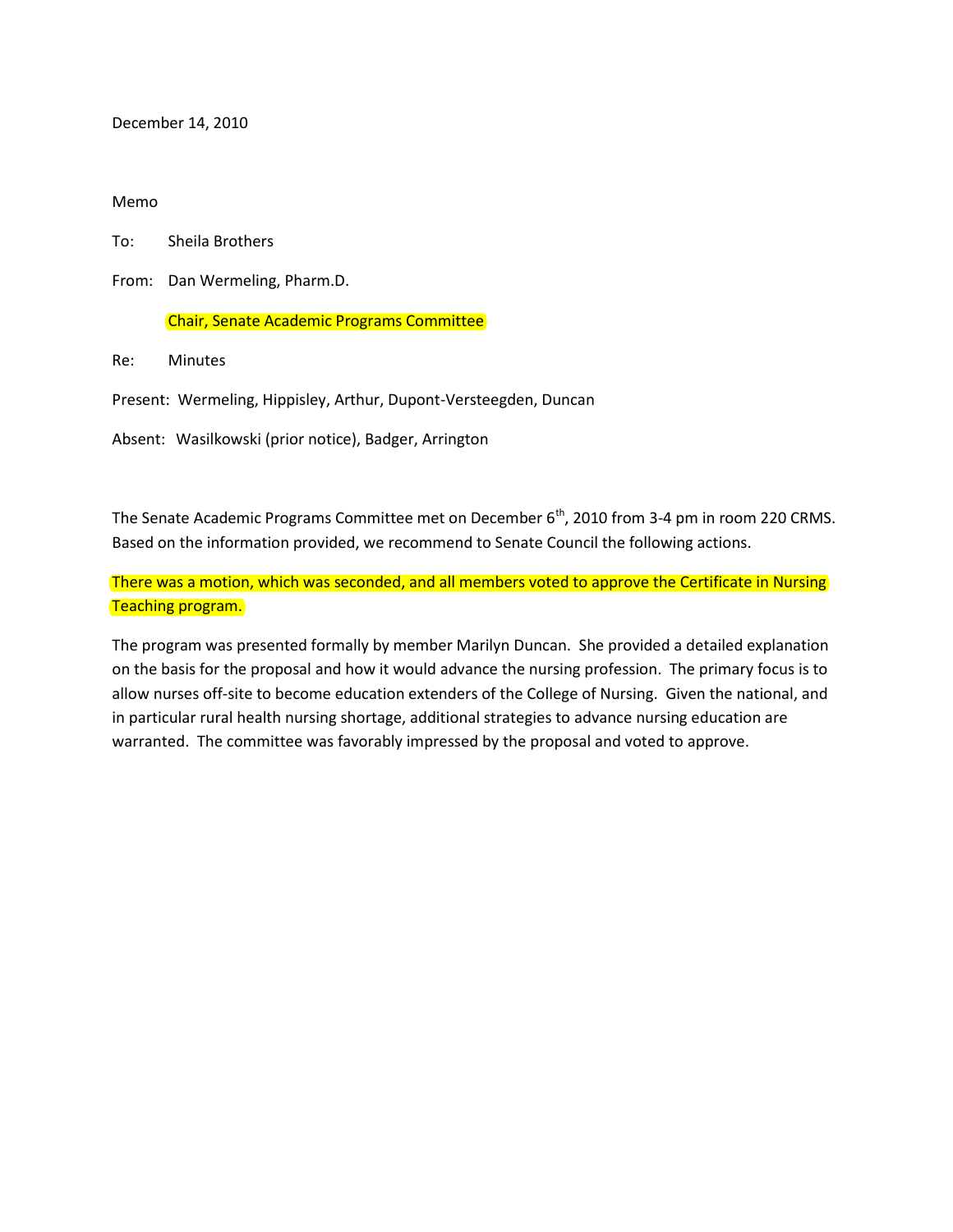## **Proposal for a Graduate Certificate in Teaching Nursing College of Nursing**

## Purpose

The goal of the graduate Certificate in Teaching Nursing is to provide educational opportunities to learn methods of teaching and evaluating nursing students. They will learn traditional classroom methods (lecture and discussion) as well as how to teach on line and how to use simulation technology. The teaching format for this course will be through distance learning with students coming to campus for a 3 day intensive session. New faculty in nursing programs often have good clinical experience, but they often have not been formally educated on how to teach or evaluate in the classroom or in the clinical setting. They teach as they were taught. They will also learn what needs to be in a syllabus and the importance of knowing the institutions regulations concerning students' and faculty's rights and responsibilities. Students will also be required to participate in a clinical practicum to give them experience in teaching.

The teaching nursing certificate will include 12 credit hours – 6 credits from courses in the College of Education or Graduate School and 6 credits from the College of Nursing. The teaching certificate will be open to all graduate students in the College of Nursing, nursing instructors from other colleges, and nurses who teach in Staff Development in health care agencies.

## **Background**

There is and will continue to be a nursing shortage in the United States. Although the number of students in nursing programs has risen, there is an inadequate number of faculty members to meet the need of teaching more students. Teaching methods have also changed due to innovations in technology. In order to teach in the current and future climate, teachers will need more education in learning these methods and having the opportunity to practice them.

While there are programs offered in the state to prepare students in masters programs to major in nursing education (Eastern Kentucky University, Bellarmine University), students who are studying to become nurse practitioners and clinical nurse specialists do not have courses that focus on teaching methods as part of their program. Likewise, students in the College's PhD and DNP programs do not have teaching as a focus in their curriculum. In addition, since most of these students will be in academic institutions, it is important for them to have the opportunity to learn about the teaching role before they take these faculty positions. Some of these doctoral students will already be in faculty positions but would like to broaden their knowledge in teaching methods.

In 2005 Sherry Warden, PhD, RN, Associate Professor, presented a proposal to the graduate faculty for their approval for a teaching certificate in teaching nursing. The proposal was approved in principle with details to be developed. An AREA grant was also submitted seeking funds for this new effort. The grant was not funded, but a needs assessment was conducted at the time that indicated there was interest from faculty in community colleges, staff development instructors, and students in our PhD program. In 2008 Dean Kirschling approved funds for developing the teaching certificate and a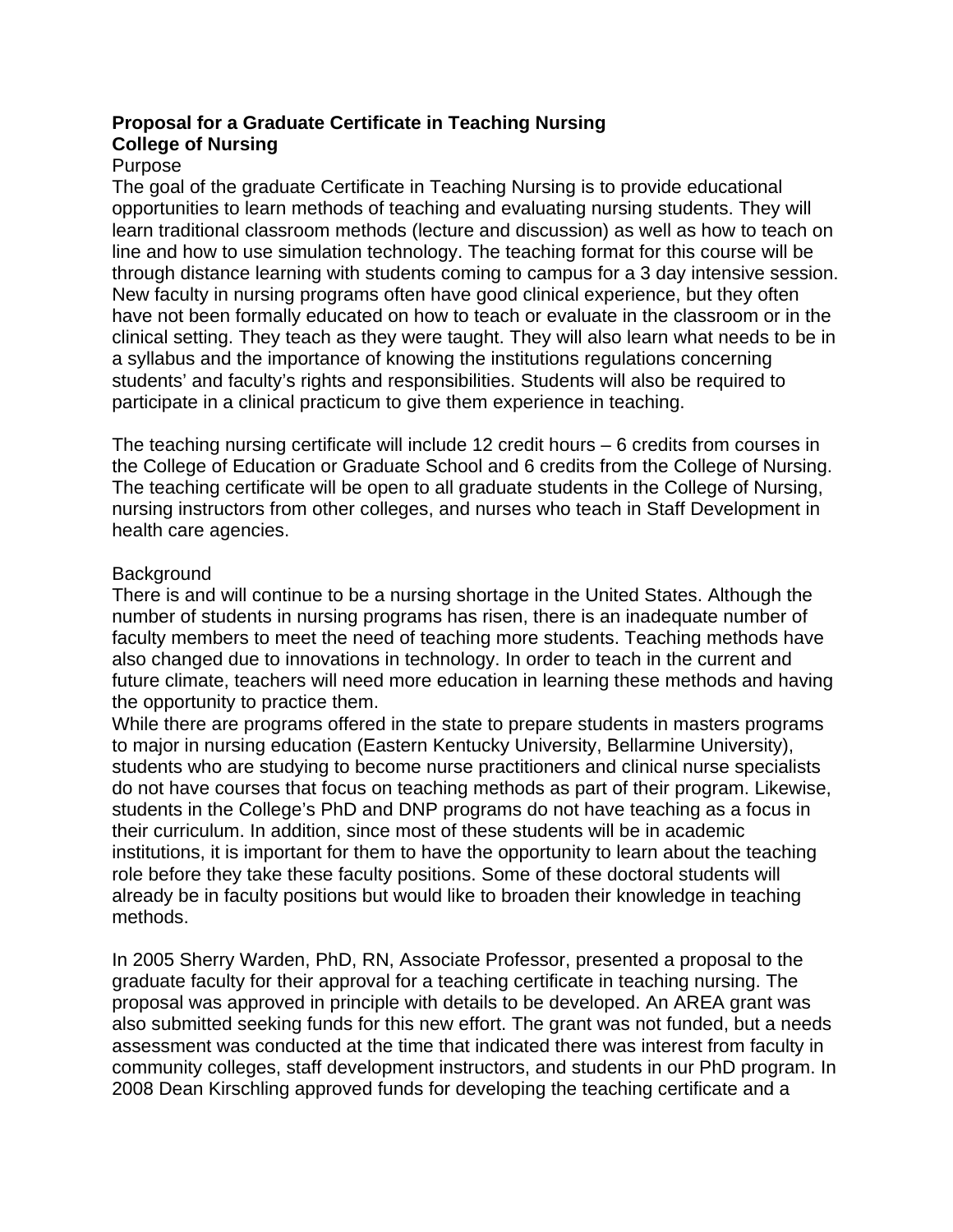committee was formed to continue this work. Sherry Warden, PhD, RN, Dorothy Brockopp, PhD, RN, and Claudia Diebold RN, MSN were members of a committee to develop the teaching certificate. They identified the areas that would be included and then asked faculty in the College of Nursing who had expertise in these areas to develop a content outline for their areas. This proposal outlines components of the requirements for the certificate.

#### Admissions:

The Certificate Director will speak for the certificate curriculum and on matters such as admission to and successful completion of the graduate certificate by students, enforcement of certificate requirements, maintenance of records, advising students on electives, and coordinating with mentors for student teaching. The Dean of the College of Nursing will recommend to the Dean of the Graduate School a member of the College of Nursing faculty who has graduate faculty status in the University. The Graduate School dean will appoint the certificate director.

University of Kentucky students enrolled in graduate programs in the College of Nursing, faculty members from other nursing programs, and nurses who teach in Staff Development in healthcare agencies may apply for admission to the Certificate in Teaching Nursing. UK graduate students who have not applied to the Graduate School will have to apply and the cost will be \$60. Other individuals who wish to apply for admission to the Certificate in Teaching Nursing must first apply to and satisfy the requirements of the University of Kentucky Graduate School. The minimum Graduate School requirements for admission to a graduate certificate program are the same as those in effect for post-baccalaureate status.

Applications to the Certificate in Teaching Nursing will be reviewed by the Certificate Director, who will notify the Graduate Student Affairs Officer who will notify the Graduate School in writing when a student is admitted to the Program. The number of students admitted to the Certificate in Teaching Nursing each year may be limited, depending on the resources available to provide the teaching, mentoring and supervision necessary for successful completion of the certificate.

It is anticipated that the program will start with 5-10 students per year.

#### Certificate Requirements

As required by the Graduate School, a student must maintain a minimum GPA of 3.0 in the courses required for completion of the Certificate in Teaching Nursing. The curriculum of the Certificate in Teaching Nursing will consist of 12 credit hours, and are described in more detail in the course syllabi. The curriculum will be divided into required and elective courses as follows:

#### Required Courses

1) NUR 640 Best Practices in Nursing Instruction- 3 credit hours

- . It is currently being submitted as a new course.
- 2) NUR 641– Best Practices in Clinical Teaching- 3 credit hours
	- This class is being submitted as a new course.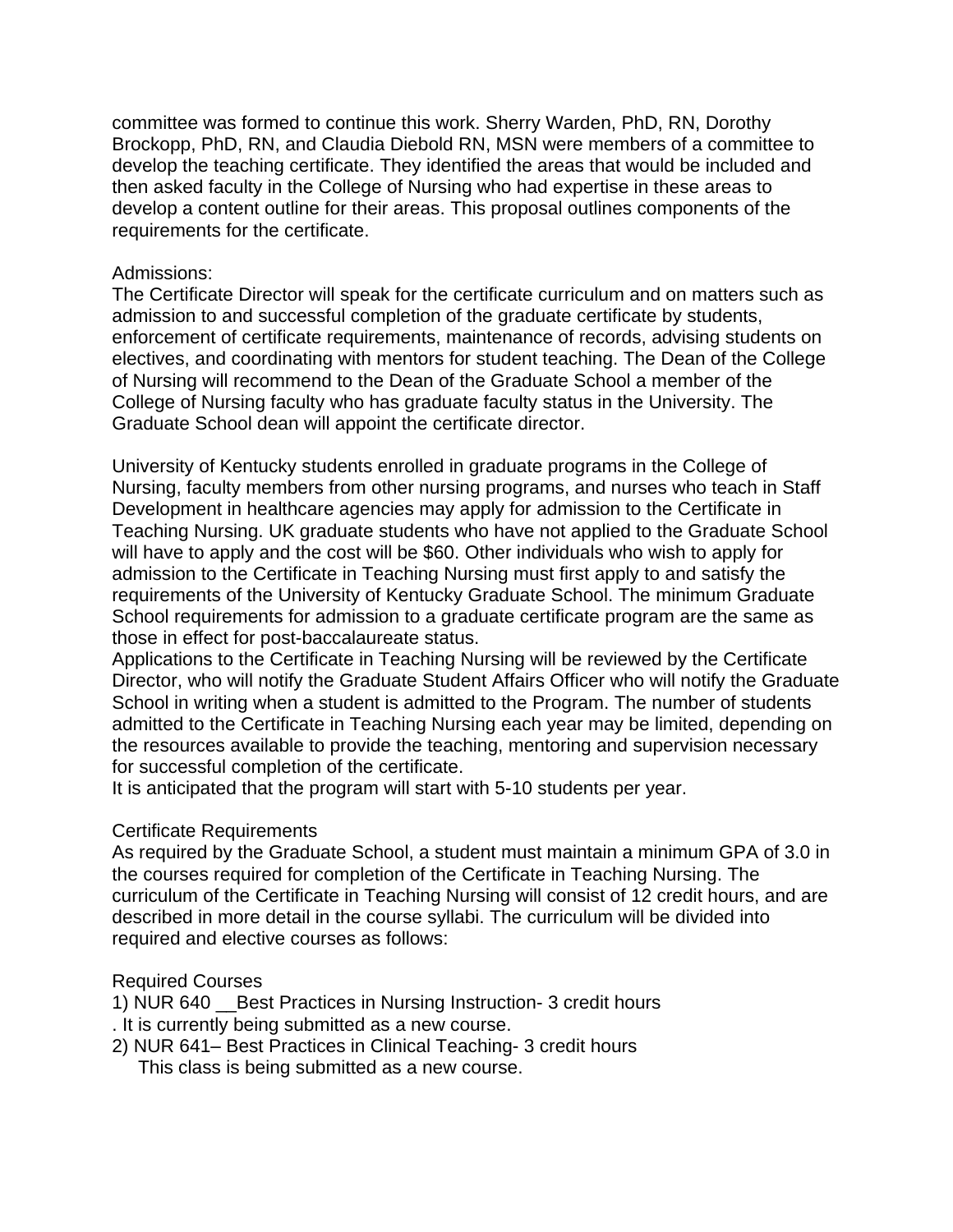Elective Courses

Two elective courses, taken before the nursing courses totaling at least 6 credit hours, will complete the requirements for the Certificate in Teaching Nursing. A list of possible electives courses has been compiled and is included in Appendix I.

Award of the Certificate in Teaching Nursing

When a student enrolled in the UK Graduate School has successfully completed the last required course for the Certificate in Teaching Nursing and has satisfied the GPA requirements stated above, the Certificate Director or Graduate Student Affairs Officer shall send a completed, signed Graduate Certificate Completion Form to the Dean of the Graduate School verifying that the student has fulfilled all requirements for the certificate and requesting award thereof.

The Graduate School shall then issue the student's certificate and official notify the University Registrar of the awarding of the certificate for posting to the student's permanent transcript.

Graduate Certificate Director

The director for the Certificate in Teaching Nursing will be

\_\_\_\_\_\_\_\_\_\_\_\_\_\_\_\_\_\_\_\_\_\_\_(pending

appointment by the Dean of the Graduate School).

Graduate Certificate Faculty

Associates will be faculty from the College of Nursing, College of Education, and Graduate School and voluntary faculty from local hospital staff development departments and may change over time. Initially, the list of Associates from the College of Nursing includes the following:

Sherry Warden, PhD, RN Associate Professor

Kathryn Moore, RN, DNP, Associate Professor

Mary DeLetter, RN, PhD, Assistant Professor

Dorothy Brockopp, RN, PhD, Professor

Kathy Wagner, RN, EdD, Lecturer

Claudia Diebold, RN, MSN, CNE. Senior Lecturer

Recommendations:

• The certificate should be granted through the Graduate School.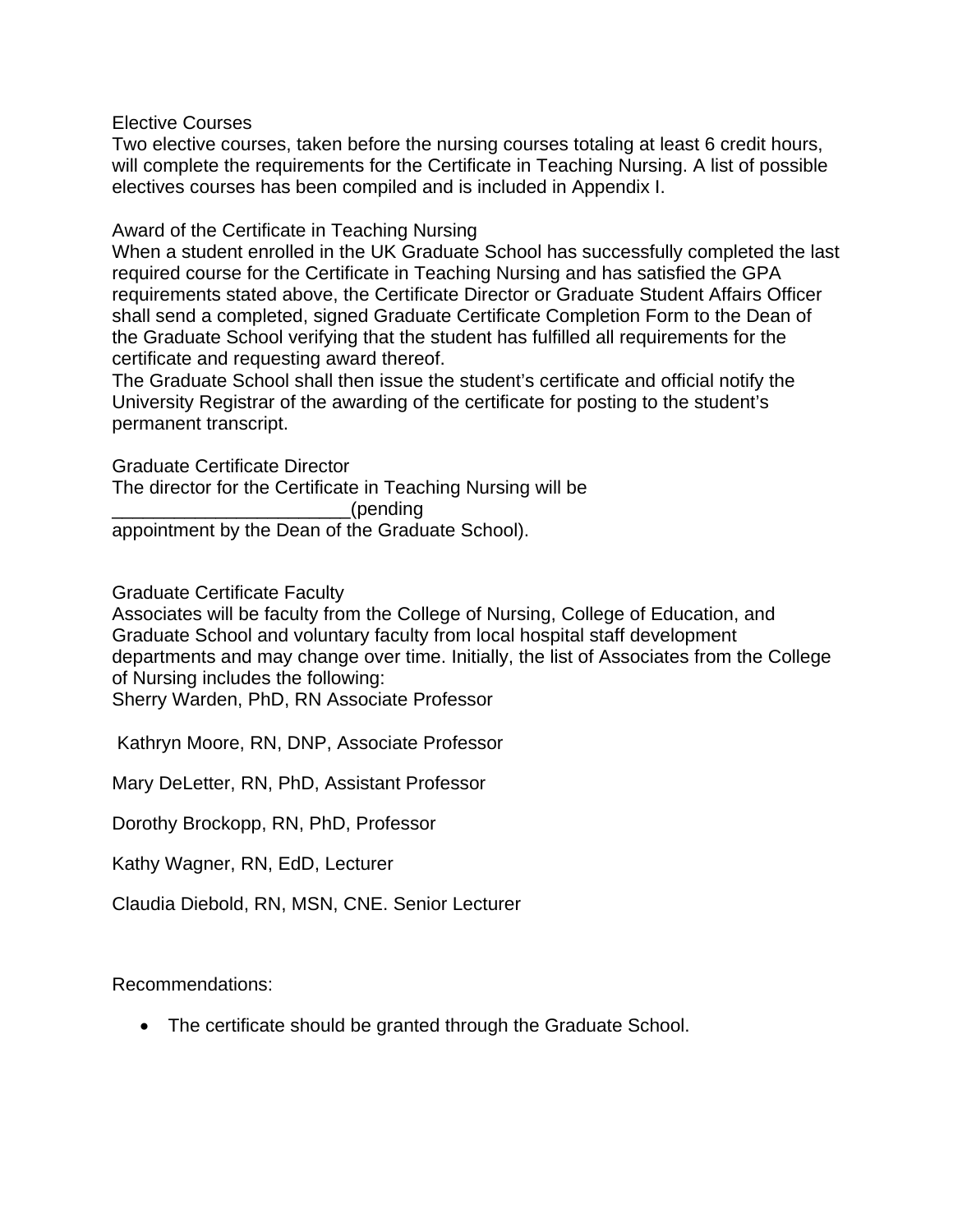- Twelve credit hours will be required for the certificate with 6 credits from electives in education from UK and 6 credits through required courses in the College of Nursing.
- The teaching format will be distance learning with a 3 consecutive day intensive session to occur during the 8 week summer session.
- The certificate is open for those nursing students in the DNP and PhD programs, faculty from other nursing programs, and nurses who teach in healthcare agencies.
- The teaching practicum will be individualized for students based on their prior experience in teaching and discussion with the certificate director.

#### **APPENDIX I**

## **Certificate in Teaching Nursing Curriculum**

**Required Courses** 

#### **1) NUR 640 Best Practices in Nursing Instruction (3)**

This new course to be offered starting in Summer 2010. This graduate level course is designed to introduce graduate nursing students and other faculty to the role of the teacher in the teaching and learning process.

#### **2) NUR 641 Best Practices in Clinical Teaching (3)**

This course will give students the opportunity to teach undergraduate students or new nurses in a healthcare agency.

#### **Elective Courses**

Students are to select at least **two** elective courses, for a minimum of 6 credit hours. Below is a selected list of possible electives, but students may elect other courses, with approval of the Graduate Certificate Director. All electives must be approved by the certificate advisor after reviewing the students teaching experience and learning needs. Courses must include topics related to theories of learning, instructional design, technology in teaching/learning, teaching methodology, or evaluation of learning.

Education courses

Fall Schedule Book 2009

EDC 544 Use and Integration of Instructional Media Fall Tues 4‐6:30

EDC 550 Education in Culturally Diverse Society Fall TBA\*Internet

EDC 605 Distance Learning Research and Design Fall TBA \* Internet

EDC 607 Instructional Design I Fall W 4‐6:30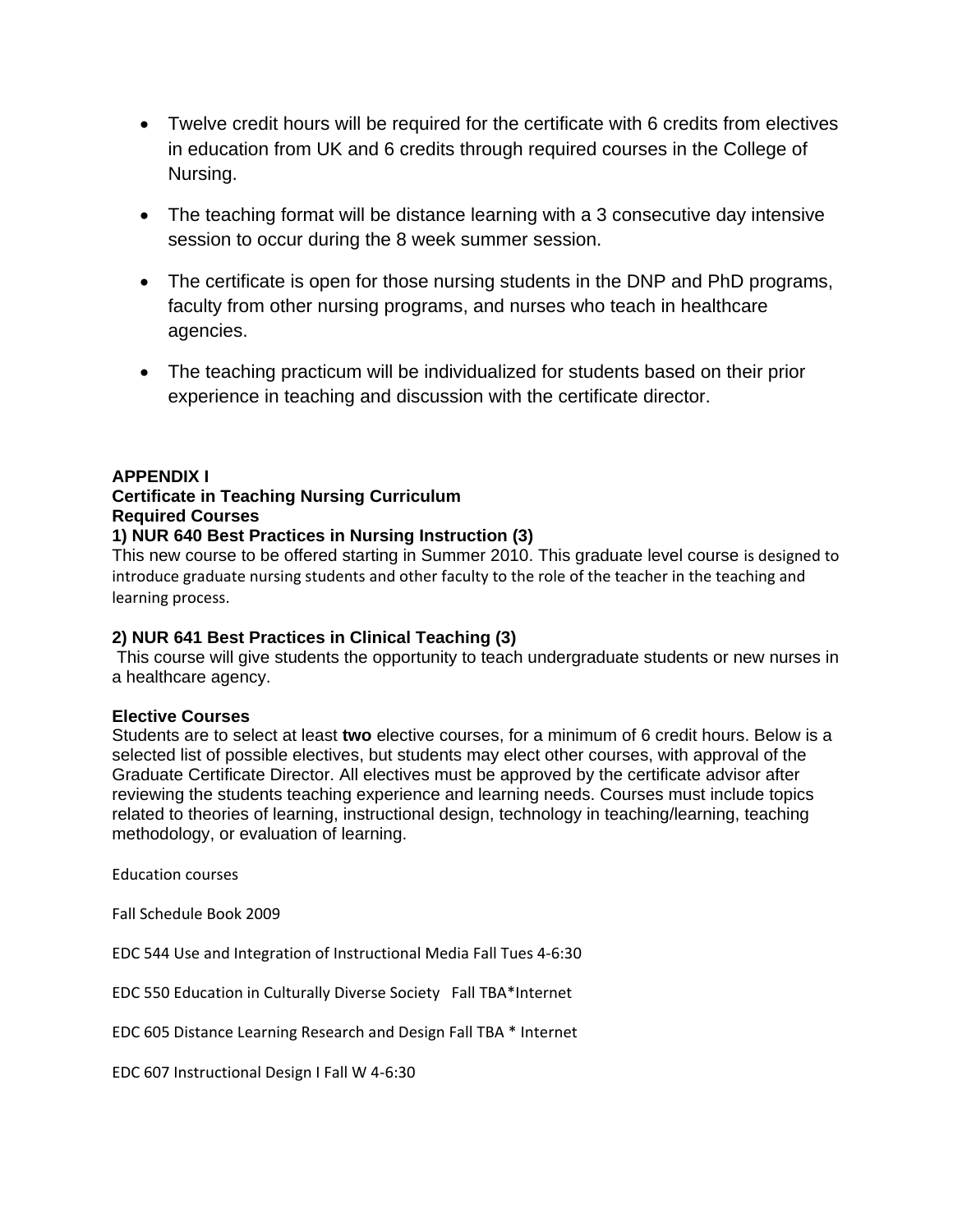EDC 724 Guiding and Analyzing Effective Teaching Fall W 5-7:30\* Distance Learning Southern Middle School

EDC 732 Principles of Curriculum Construction Fall Tues 4-6:30

EDP 603 Human Cognitive Development TR 4-5:14

EDP 610 Theories of Learning in Education

GS 610 College Teaching Fall 1 credit (Sacks) R 3-5PM

GS 650 Preparing Future Faculty 2 credits (Grubbs) M 6-8PM

GS 695 Special Problems in College Teaching and Learning 1-3 credits

Spring 2009

**EDC 608 Instructional Design II** 

EDC 575 Mod.Educ.Prob:Knowledge Mgmnt Tech Th 4:40-7PM

GS 620 Teaching in 21<sup>st</sup> Century 1-2 credits (staff) W 6-8PM

GS 630 Instructional Technology 1 credit

GS 660 Multi-Disc Sensing Tech 1 credit

\*Internet or distance Learning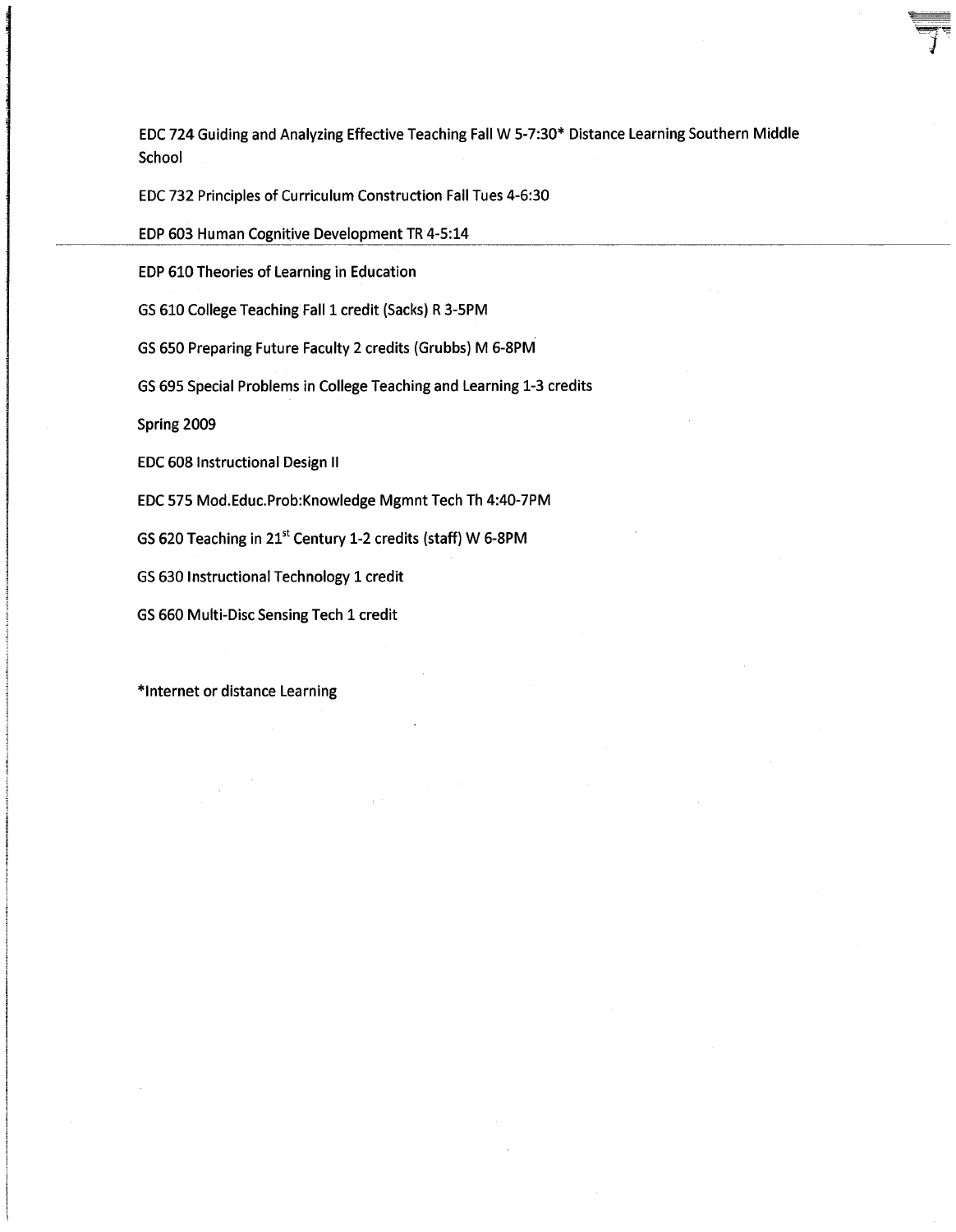| 1. | General Information.                                                                                                                                                                                                                                                                                                                                                                                                                                                                                                                                                                                                                                                                                                                                                               |                                    |            |                            |                           |        |                                                                                                                                                |
|----|------------------------------------------------------------------------------------------------------------------------------------------------------------------------------------------------------------------------------------------------------------------------------------------------------------------------------------------------------------------------------------------------------------------------------------------------------------------------------------------------------------------------------------------------------------------------------------------------------------------------------------------------------------------------------------------------------------------------------------------------------------------------------------|------------------------------------|------------|----------------------------|---------------------------|--------|------------------------------------------------------------------------------------------------------------------------------------------------|
| a. | Submitted by the College of: Nursing<br>Today's Date: 12/2/09                                                                                                                                                                                                                                                                                                                                                                                                                                                                                                                                                                                                                                                                                                                      |                                    |            |                            |                           |        |                                                                                                                                                |
| b. | Department/Division:                                                                                                                                                                                                                                                                                                                                                                                                                                                                                                                                                                                                                                                                                                                                                               |                                    |            |                            |                           |        |                                                                                                                                                |
|    | c. Contact person name: Patricia Howard                                                                                                                                                                                                                                                                                                                                                                                                                                                                                                                                                                                                                                                                                                                                            |                                    | Email:     | pbhowa00@email.uk<br>y.edu |                           | Phone: | 323-6332                                                                                                                                       |
|    | <b>d.</b> Requested Effective Date: $\Box$ Semester following approval $\Box$ OR $\Box$ Specific Term/Year <sup>1</sup> : Summer 2010                                                                                                                                                                                                                                                                                                                                                                                                                                                                                                                                                                                                                                              |                                    |            |                            |                           |        |                                                                                                                                                |
| 2. | Designation and Description of Proposed Course.                                                                                                                                                                                                                                                                                                                                                                                                                                                                                                                                                                                                                                                                                                                                    |                                    |            |                            |                           |        |                                                                                                                                                |
| a. | Prefix and Number: NUR 640                                                                                                                                                                                                                                                                                                                                                                                                                                                                                                                                                                                                                                                                                                                                                         |                                    |            |                            |                           |        |                                                                                                                                                |
| b. | Full Title: Best Practices in Nursing Instruction                                                                                                                                                                                                                                                                                                                                                                                                                                                                                                                                                                                                                                                                                                                                  |                                    |            |                            |                           |        |                                                                                                                                                |
| c. | Transcript Title (if full title is more than 40 characters): Nursing Instruction                                                                                                                                                                                                                                                                                                                                                                                                                                                                                                                                                                                                                                                                                                   |                                    |            |                            |                           |        |                                                                                                                                                |
| d. | To be Cross-Listed <sup>2</sup> with (Prefix and Number):                                                                                                                                                                                                                                                                                                                                                                                                                                                                                                                                                                                                                                                                                                                          |                                    |            |                            |                           |        |                                                                                                                                                |
| е. | Courses must be described by at least one of the meeting patterns below. Include number of actual contact hours <sup>3</sup><br>for each meeting pattern type.                                                                                                                                                                                                                                                                                                                                                                                                                                                                                                                                                                                                                     |                                    |            |                            |                           |        |                                                                                                                                                |
|    | x Lecture                                                                                                                                                                                                                                                                                                                                                                                                                                                                                                                                                                                                                                                                                                                                                                          | Laboratory <sup>1</sup>            | Recitation |                            | x Discussion <sup>3</sup> |        | Indep. Study                                                                                                                                   |
|    | Clinical                                                                                                                                                                                                                                                                                                                                                                                                                                                                                                                                                                                                                                                                                                                                                                           | Colloquium                         | Practicum  |                            | Research                  |        | Residency                                                                                                                                      |
|    | Seminar<br>Studio                                                                                                                                                                                                                                                                                                                                                                                                                                                                                                                                                                                                                                                                                                                                                                  | x Other - Please explain:          |            |                            | through assignments,.     |        | TThis is considered an intensive<br>course as students will meet in<br>person for 3 consecutive days. The<br>rest of the course is on-line and |
| f. | Identify a grading system:                                                                                                                                                                                                                                                                                                                                                                                                                                                                                                                                                                                                                                                                                                                                                         | $\boxtimes$ Letter (A, B, C, etc.) |            | Pass/Fail                  |                           |        |                                                                                                                                                |
| g. | Number of credits:<br>3                                                                                                                                                                                                                                                                                                                                                                                                                                                                                                                                                                                                                                                                                                                                                            |                                    |            |                            |                           |        |                                                                                                                                                |
|    | h. Its this course repeatable for additional credit?                                                                                                                                                                                                                                                                                                                                                                                                                                                                                                                                                                                                                                                                                                                               |                                    |            |                            |                           | YES    | NO $\boxtimes$                                                                                                                                 |
|    | If YES: Maximum number of credit hours:                                                                                                                                                                                                                                                                                                                                                                                                                                                                                                                                                                                                                                                                                                                                            |                                    |            |                            |                           |        |                                                                                                                                                |
|    | Will this course allow multiple registrations during the same semester?<br>$H$ YES:                                                                                                                                                                                                                                                                                                                                                                                                                                                                                                                                                                                                                                                                                                |                                    |            |                            |                           | YES.   | ΝO                                                                                                                                             |
|    | This course is designed to assist graduate nursing students to develop the<br>abilities to teach in educational institutions or healthcare agencies. Using a<br>variety of learning theories and teachings methods students will learn how to<br>develop a course syllabus and design appropriate learning activities, develop and<br>Course Description for Bulletin:<br>deliver a lecture using a variety of active learning techniques, use simulation,<br>teach on-line, work with students in the clinical setting, and assess student<br>performance. The legal aspects of teaching will be addressed along with<br>advantages and disadvantages of distributed learning, use of multimedia, and<br>strategies designed to actively engage students in the learning process. |                                    |            |                            |                           |        |                                                                                                                                                |
|    | Courses are typically made effective for the semester following approval. No course will be made effective until all approvals                                                                                                                                                                                                                                                                                                                                                                                                                                                                                                                                                                                                                                                     |                                    |            |                            |                           |        |                                                                                                                                                |

are received. <sup>2</sup>The chair of the cross-listing department must sign off on the Signature Routing Log.

and the state of the state of the state of the principle that one semester hour of credit represents one hour of classroom meeting per week for a semester, exclusive of any laboratory meeting. Laboratory meeting, generally, represents at least two hours per week for a semester for one credit hour. (from SR 5.2.1)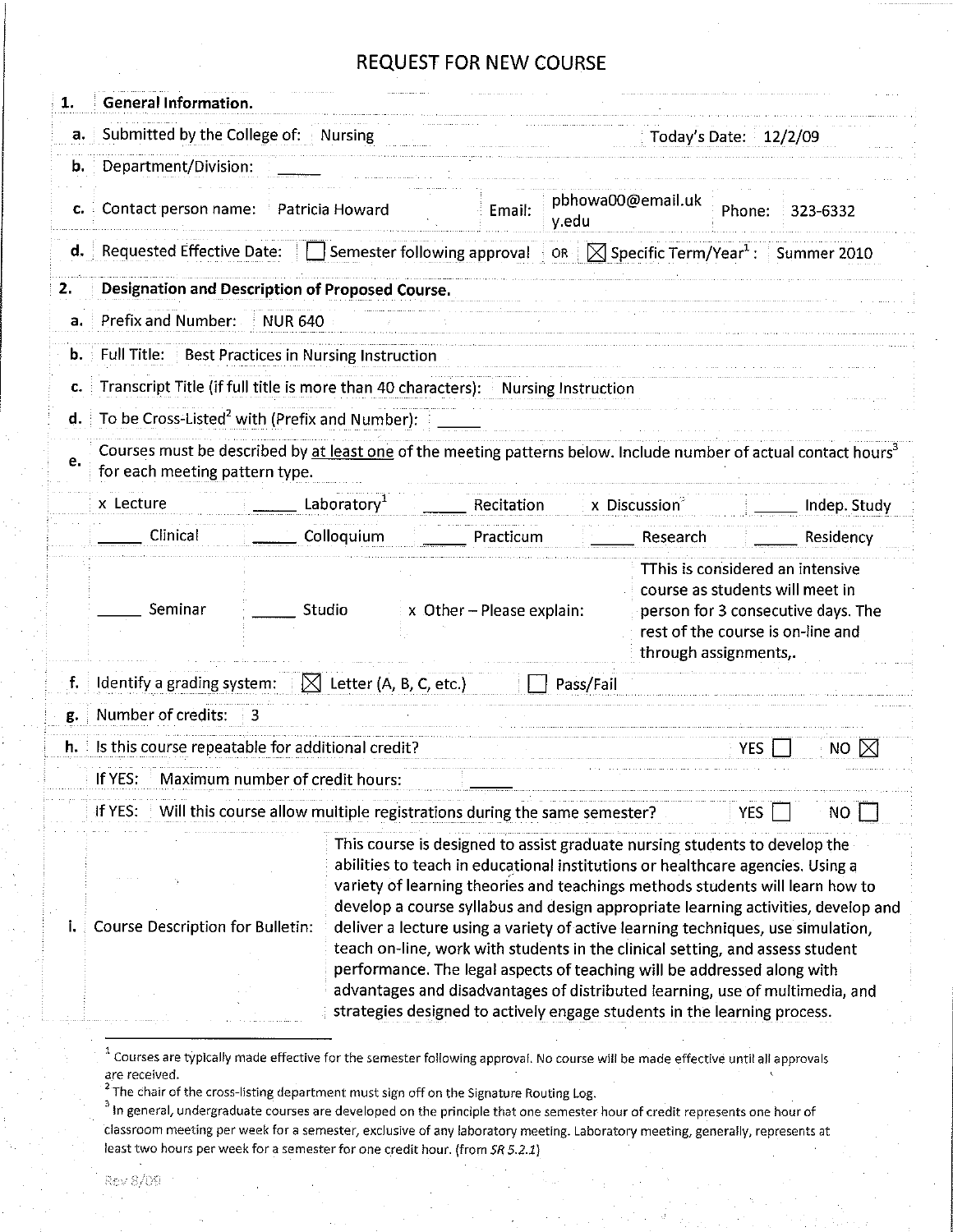| j.  | 6 credit hours of electice courses in education, Admission to Certificate in teaching nursing<br>Prerequisites, if any:<br>or consent of instructor                                                                                                                                                                                   |                              |                |
|-----|---------------------------------------------------------------------------------------------------------------------------------------------------------------------------------------------------------------------------------------------------------------------------------------------------------------------------------------|------------------------------|----------------|
| k.  | Will this course also be offered through Distance Learning?                                                                                                                                                                                                                                                                           | YES <sup>4</sup> $\boxtimes$ | NO.            |
| I.  | Supplementary teaching component, if any: $\Box$ Community-Based Experience                                                                                                                                                                                                                                                           | <b>Service Learning</b>      | Both           |
| 3.  | Will this course be taught off campus?                                                                                                                                                                                                                                                                                                | <b>YES</b>                   | NO $\boxtimes$ |
| 4.  | <b>Frequency of Course Offering.</b>                                                                                                                                                                                                                                                                                                  |                              |                |
| a.  | Course will be offered (check all that apply):<br>Fall<br>Spring                                                                                                                                                                                                                                                                      | $\bowtie$ Summer             |                |
| b.  | Will the course be offered every year?                                                                                                                                                                                                                                                                                                | <b>YES</b><br>$\bowtie$      | NO.            |
|     | If NO, explain:                                                                                                                                                                                                                                                                                                                       |                              |                |
| 5.  | Are facilities and personnel necessary for the proposed new course available?                                                                                                                                                                                                                                                         | YES $\boxtimes$              | NO             |
|     | If NO, explain:                                                                                                                                                                                                                                                                                                                       |                              |                |
| 6.  | What enrollment (per section per semester) may reasonably be expected?<br>$10 - 15$                                                                                                                                                                                                                                                   |                              |                |
| 7.  | <b>Anticipated Student Demand.</b>                                                                                                                                                                                                                                                                                                    |                              |                |
| a.  | Will this course serve students primarily within the degree program?                                                                                                                                                                                                                                                                  | YES $\boxtimes$              | NO.            |
| b.  | Will it be of interest to a significant number of students outside the degree pgm?                                                                                                                                                                                                                                                    | <b>YES</b>                   | NO $\boxtimes$ |
|     | If YES, explain:                                                                                                                                                                                                                                                                                                                      |                              |                |
| 8.  | Check the category most applicable to this course:                                                                                                                                                                                                                                                                                    |                              |                |
|     | Traditional - Offered in Corresponding Departments at Universities Elsewhere                                                                                                                                                                                                                                                          |                              |                |
|     | ⊠<br>Relatively New - Now Being Widely Established                                                                                                                                                                                                                                                                                    |                              |                |
|     | Not Yet Found in Many (or Any) Other Universities                                                                                                                                                                                                                                                                                     |                              |                |
| 9.  | <b>Course Relationship to Program(s).</b>                                                                                                                                                                                                                                                                                             |                              |                |
| a.  | Is this course part of a proposed new program?                                                                                                                                                                                                                                                                                        | <b>YES</b>                   | ΝO             |
|     | If YES, name the proposed new program:  Le Certificate in Teaching Nursing                                                                                                                                                                                                                                                            |                              |                |
| b.  | Will this course be a new requirement <sup>5</sup> for ANY program?                                                                                                                                                                                                                                                                   | <b>YES</b>                   | <b>NO</b>      |
|     | If YES <sup>5</sup> , list affected programs:                                                                                                                                                                                                                                                                                         |                              |                |
| 10. | Information to be Placed on Syllabus.                                                                                                                                                                                                                                                                                                 |                              |                |
| a.  | Is the course 400G or 500?                                                                                                                                                                                                                                                                                                            | <b>YES</b>                   | NO $\boxtimes$ |
|     | If YES, the differentiation for undergraduate and graduate students must be included in the information required in<br>10.b. You must include: (i) identification of additional assignments by the graduate students; and/or (ii)<br>establishment of different grading criteria in the course for graduate students. (See SR 3.1.4.) |                              |                |
| b.  | The syllabus, including course description, student learning outcomes, and grading policies (and 400G-/500-                                                                                                                                                                                                                           |                              |                |

 $^{4}$  You must *also* submit the Distance Learning Form in order for the proposed course to be considered for DL delivery.<br><sup>5</sup> In order to change a program, a program change form must also be submitted.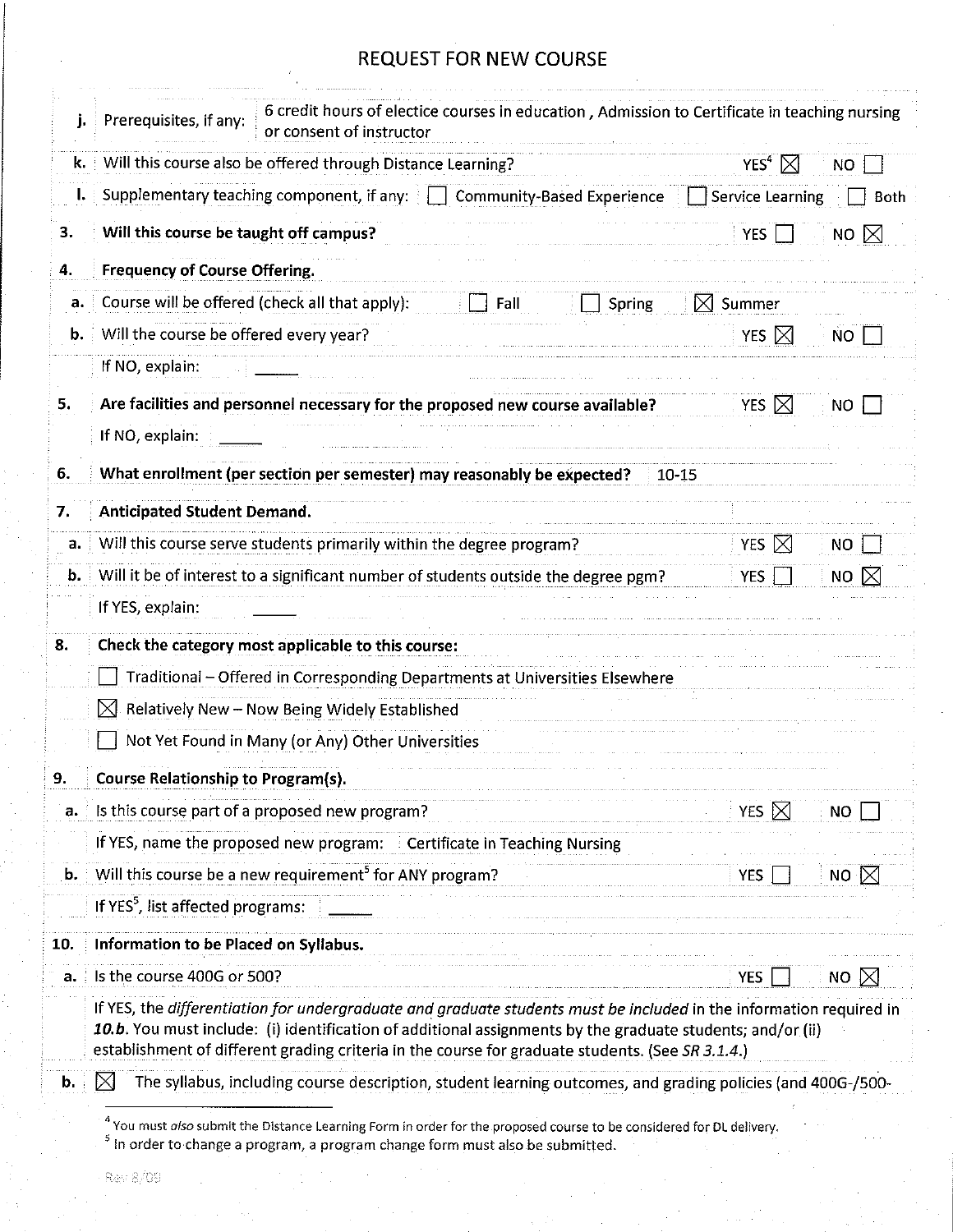level grading differentiation if applicable, from 10.a above) are attached.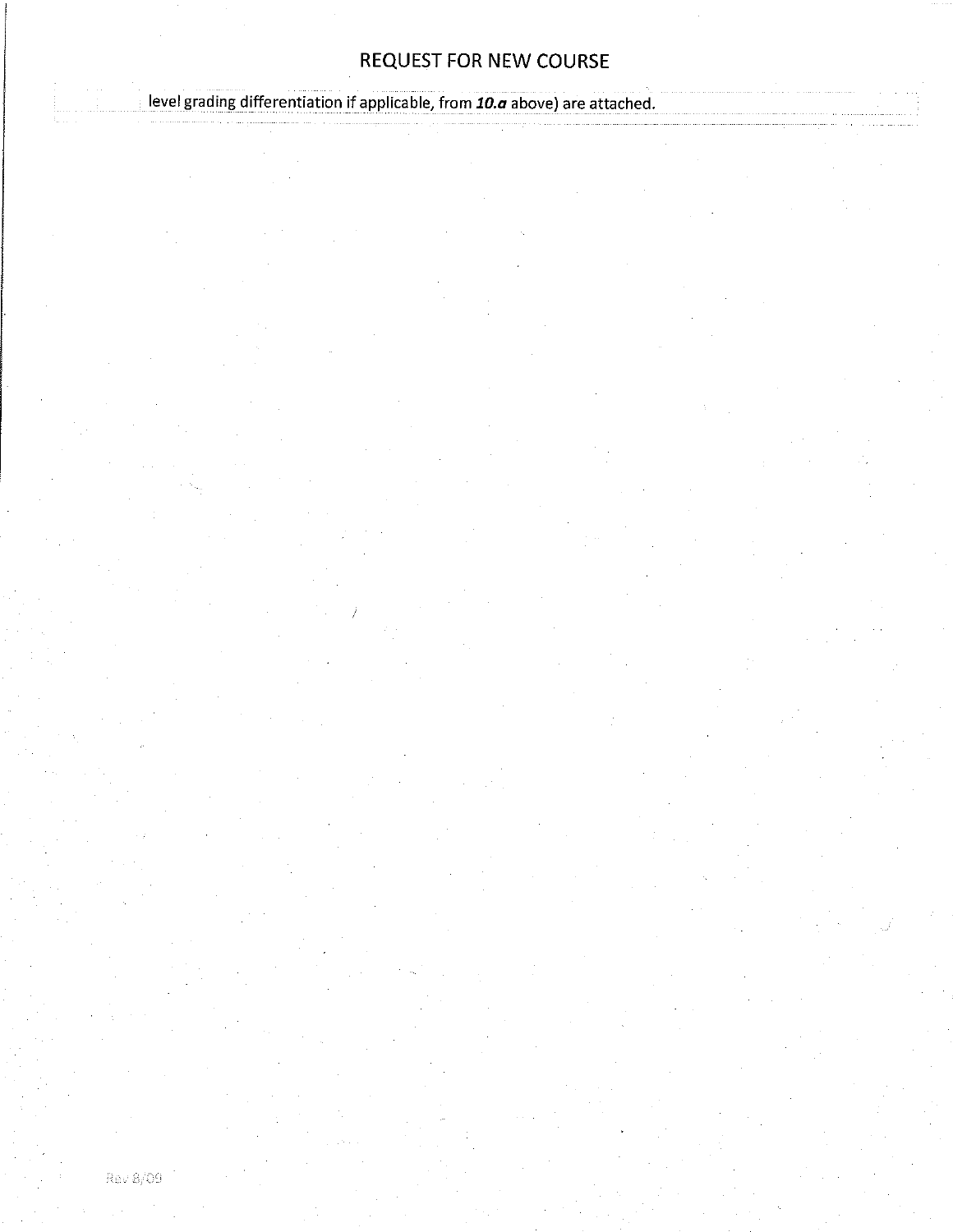#### Signature Routing log

#### General Information:

Course Prefix and Number: NUR \*\*\* 640

Proposal Contact Person Name: Patricia Howard Phone: 323-6332

Email: pbhowaOO@emaiLuky.edu

#### INSTRUCTIONS:

Identify the groups or individuals reviewing the proposal; note the date of approval; offer a contact person for each entry; and obtain signature of person authorized to report approval.

#### Internal College Approvals and Course Cross-listing Approvals:

| <b>Reviewing Group</b>                     | Date Approved | <b>Contact Person (name/phone/email)</b>            | <b>Signature</b> |
|--------------------------------------------|---------------|-----------------------------------------------------|------------------|
| <b>Graduate Faculty</b>                    | 10/9/09       | Pat Howard / 323-6632 /<br>pbhowa00@email.uky.edu   | Setrisiany       |
| <b>College of Nursing Total</b><br>Faculty | 11/12/09      | Jane Kirschling / 323-4857 /<br>janek@email.uky.edu |                  |
|                                            |               |                                                     |                  |
|                                            |               |                                                     |                  |
|                                            |               |                                                     |                  |

#### External-to-College Approvals:

| Council                             | Date Approved | <b>Signature</b>                                                                                                                                        | Approval of<br>Revision <sup>6</sup> |
|-------------------------------------|---------------|---------------------------------------------------------------------------------------------------------------------------------------------------------|--------------------------------------|
| Undergraduate Council               |               |                                                                                                                                                         |                                      |
| Graduate Council                    |               | 计相关 计结构 化非正常 医水杨酸 医异常性 化乙基<br>- Hotel (特別)議論 (http://www.agent.com/<br>- The Contract of Contract of Contract of Contract of Contract of Contract of Co |                                      |
| <b>Health Care Colleges Council</b> |               | idi Muh                                                                                                                                                 |                                      |
| Senate Council Approval             |               | <b>University Senate Approval</b>                                                                                                                       |                                      |

Comments:

<sup>6</sup> Councils use this space to indicate approval of revisions made subsequent to that council's approval, if deemed necessary by the revising council.

Rev 8/09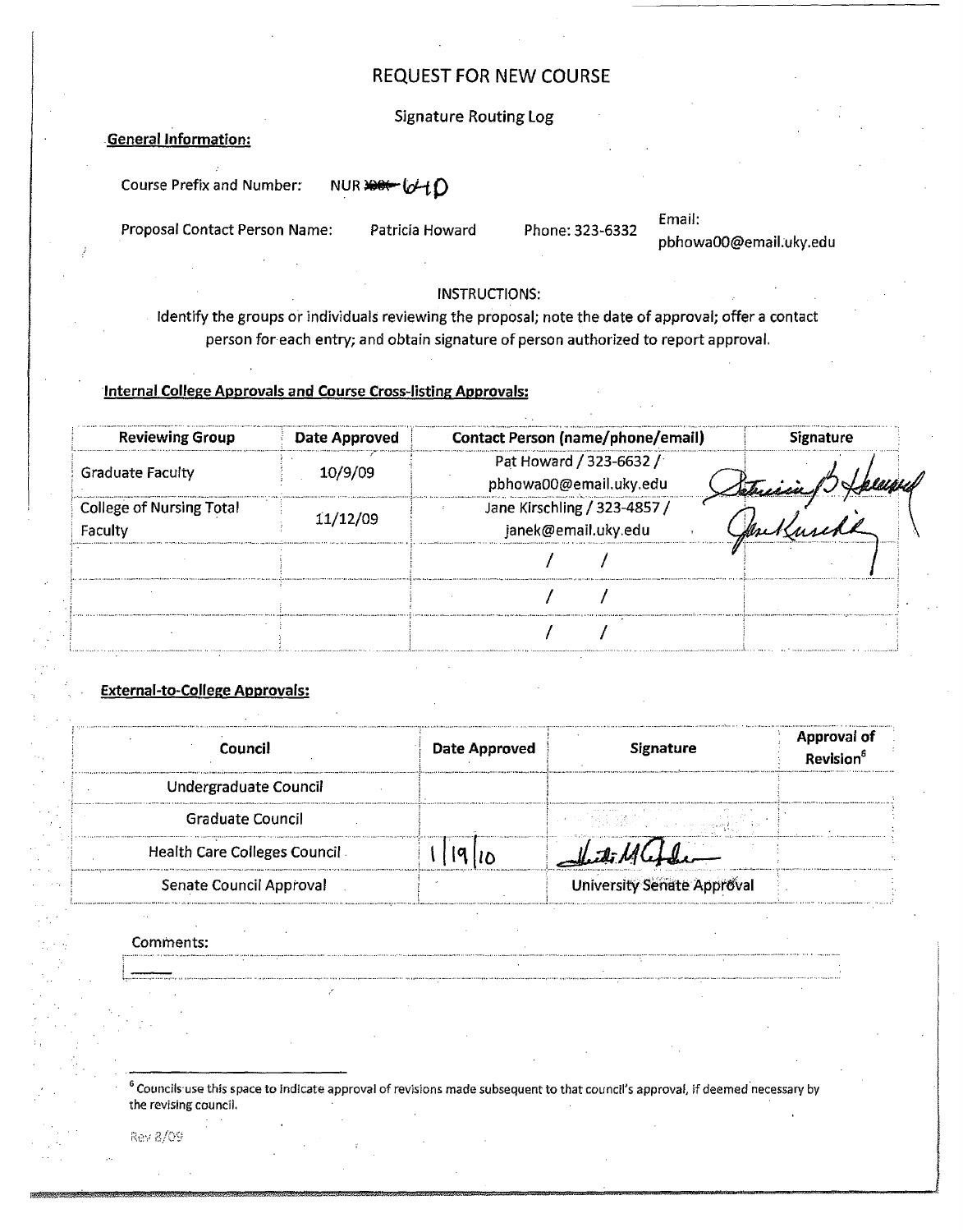## **Distance Learning Form**

This form must accompany every submission of a new/change course form that requests distance learning delivery. This form may be required when changing a course already approved for DL delivery. All fields are required!

Introduction/Definition: For the purposes of the Commission on Colleges Southern Association of Colleges and Schools accreditation review, distance learning is defined as a formal educational process in which the majority of the instruction (interaction between students and instructors and among students) in a course occurs when students and instructors are not in the same place. Instruction may be synchronous or asynchronous. A distance learning (DL) course may employ correspondence study, or audio, video, or computer technologies.

A number of specific requirements are listed for DL courses. The department proposing the change in delivery method is responsible for ensuring that the requirements below are satisfied at the individual course level. It is the responsibility of the instructor to have read and understood the university-level assurances regarding an equivalent experience for students utilizing DL (available at http://www.uky.edu/USC/New/forms.htm).

| Course Number and Prefix: NUR 640 | Date: 8/23/09                            |
|-----------------------------------|------------------------------------------|
|                                   |                                          |
| 'Instructor Name: Sherry Warden   | Instructor Email: Isward00@email.uky.edu |

|    | <b>Curriculum and Instruction</b>                                                                                                                                                                                                                                                                                                             |  |  |  |  |  |
|----|-----------------------------------------------------------------------------------------------------------------------------------------------------------------------------------------------------------------------------------------------------------------------------------------------------------------------------------------------|--|--|--|--|--|
| 1. | How does this course provide for timely and appropriate interaction between students and faculty and among<br>students? Does the course syllabus conform to University Senate Syllabus Guidelines, specifically the Distance<br>Learning Considerations?                                                                                      |  |  |  |  |  |
|    | Students will meet in the classroom 3 consecutive days in the 8 week summer session and will also participate<br>in blackboard discussions and interactive learning learning experiences. Syllabus conforms to Senate<br>Guidelines.                                                                                                          |  |  |  |  |  |
| 2. | How do you ensure that the experience for a DL student is comparable to that of a classroom-based student's<br>experience? Aspects to explore: textbooks, course goals, assessment of student learning outcomes, etc.                                                                                                                         |  |  |  |  |  |
|    | Textbooks, course goals, and assessments of students would be identical to the experience in a traditional.<br>course. This is a new course, thus it is not the same an existing course. But, the content would be the same.                                                                                                                  |  |  |  |  |  |
| 3. | How is the integrity of student work ensured? Please speak to aspects such as password-protected course<br>portals, proctors for exams at interactive video sites; academic offense policy; etc.                                                                                                                                              |  |  |  |  |  |
|    | Students are required to login to blackboard for all course materials. Cheating and plagarism policies are<br>stated on the syllabus, and all policies are given to students in the CON graduate student handbook, as well as<br>the student rights and responsibilities handbook, and the Health Sciences Student Professional Behavior Code |  |  |  |  |  |
| 4. | Will offering this course via DL result in at least 25% or at least 50%* (based on total credit hours required for                                                                                                                                                                                                                            |  |  |  |  |  |
|    | completion) of a degree program being offered via any form of DL, as defined above?                                                                                                                                                                                                                                                           |  |  |  |  |  |
|    | N <sub>o</sub>                                                                                                                                                                                                                                                                                                                                |  |  |  |  |  |
|    | If yes, which percentage, and which program(s)?                                                                                                                                                                                                                                                                                               |  |  |  |  |  |
|    | This course fills a portion of the requirements for a teaching certificate in teaching nursing.                                                                                                                                                                                                                                               |  |  |  |  |  |
|    | *As a general rule, if approval of a course for DL delivery results in 50% or more of a program being delivered through DL,                                                                                                                                                                                                                   |  |  |  |  |  |

Abbreviations: TASC = Teaching and Academic Support Center DL = distance learning DLP = Distance Learning Programs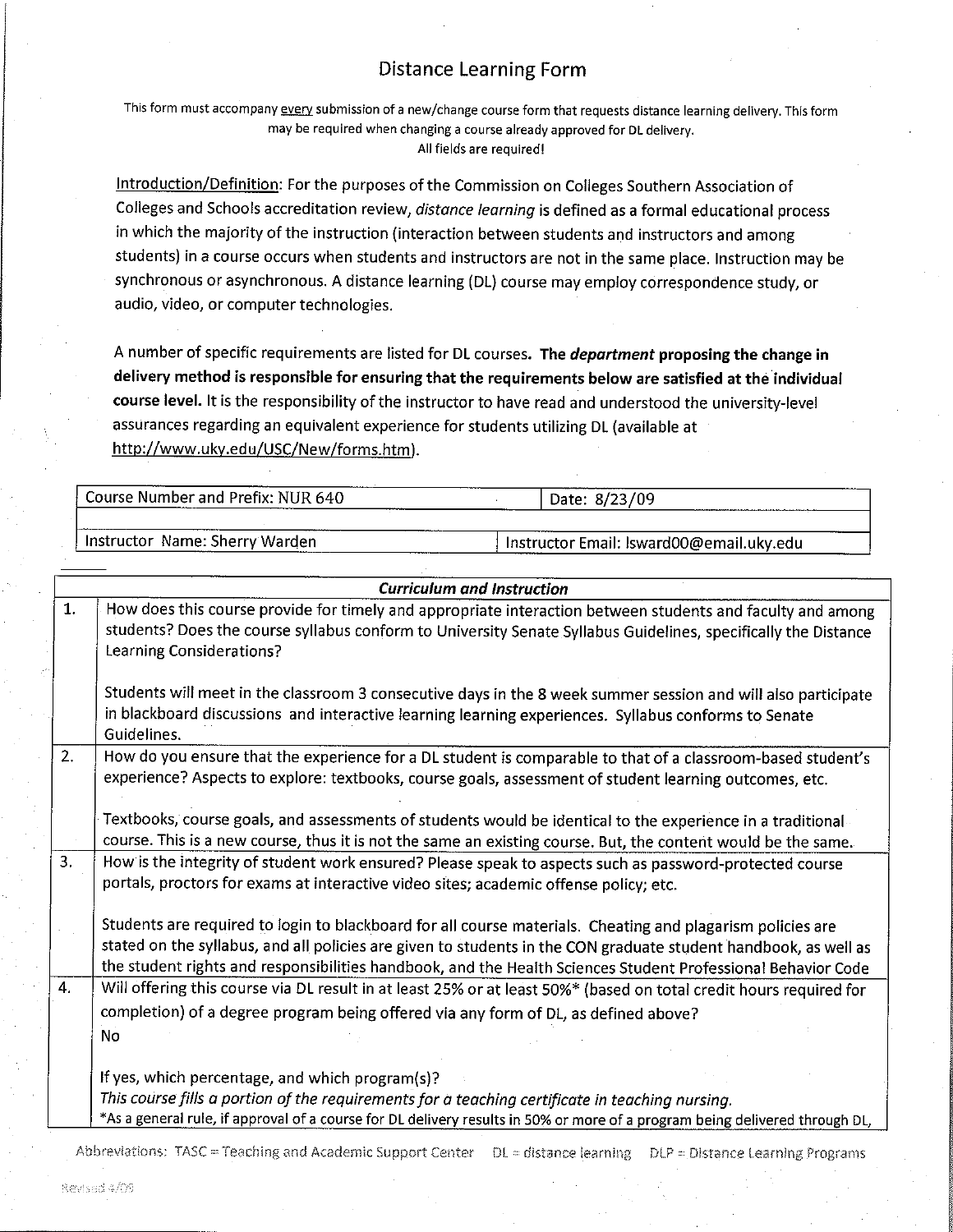|    | the effective date of the course's DL delivery will be six months from the date of approval.                                                             |  |  |  |
|----|----------------------------------------------------------------------------------------------------------------------------------------------------------|--|--|--|
| 5. | How are students taking the course via DL assured of equivalent access to student services, similar to that of a                                         |  |  |  |
|    | student taking the class in a traditional classroom setting?                                                                                             |  |  |  |
|    |                                                                                                                                                          |  |  |  |
|    | Students taking this course via DL have access to the same services as students in a traditional classroom                                               |  |  |  |
|    | setting. They are given access to library services, TASC, and all course materials on blackboard. In                                                     |  |  |  |
|    | addition, faculty are available via phone, email, or in person for consultation about the course. Students                                               |  |  |  |
|    | are also given contact information for the College's IT support, Blackboard help desk, and TASC suport                                                   |  |  |  |
|    | services.                                                                                                                                                |  |  |  |
|    | <b>Library and Learning Resources</b>                                                                                                                    |  |  |  |
| 6. | How do course requirements ensure that students make appropriate use of learning resources?                                                              |  |  |  |
|    | Course requirements require students to use blackboard for electronic discussions as well as for course<br>documents, and for submission of assignments. |  |  |  |
| 7. | Please explain specifically how access is provided to laboratories, facilities, and equipment appropriate to the                                         |  |  |  |
|    | course or program.                                                                                                                                       |  |  |  |
|    |                                                                                                                                                          |  |  |  |
|    | All students are given a UK email address which is also used as their login for blackboard. This is the only                                             |  |  |  |
|    | resource they are required to use. If students need to use university computer facilities, this login will work as                                       |  |  |  |
|    | well. Students have access to tbe Nursing building on class days, as the building is not locked.                                                         |  |  |  |
|    | <b>Student Services</b>                                                                                                                                  |  |  |  |
| 8. | How are students informed of procedures for resolving technical complaints? Does the syllabus list the entities                                          |  |  |  |
|    | available to offer technical help with the delivery and/or receipt of the course, such as the Teaching and                                               |  |  |  |
|    | Academic Support Center (http://www.uky.edu/TASC/index.php) and the Information Technology Customer                                                      |  |  |  |
|    | Service Center (http://www.uky.edu/UKIT/)?                                                                                                               |  |  |  |
|    |                                                                                                                                                          |  |  |  |
|    | The syllabus lists contact information for the instuctor, TASC, as well as the IT service center, so the student                                         |  |  |  |
|    | has 3 places to go for help.                                                                                                                             |  |  |  |
| 9. | Will the course be delivered via services available through the Teaching and Academic Support Center?                                                    |  |  |  |
|    |                                                                                                                                                          |  |  |  |
|    | $\boxtimes$<br>Yes                                                                                                                                       |  |  |  |
|    |                                                                                                                                                          |  |  |  |
|    | No                                                                                                                                                       |  |  |  |
|    |                                                                                                                                                          |  |  |  |
|    | If no, explain how students enrolled in DL courses are able to use the technology employed, as well as how                                               |  |  |  |
|    | students will be provided with assistance in using said technology.                                                                                      |  |  |  |
|    |                                                                                                                                                          |  |  |  |
|    |                                                                                                                                                          |  |  |  |
|    |                                                                                                                                                          |  |  |  |
|    | Does the syllabus contain all the required components, below?<br>Yes                                                                                     |  |  |  |
|    |                                                                                                                                                          |  |  |  |
|    | Instructor's virtual office hours, if any.<br>$\Box$                                                                                                     |  |  |  |
|    | The technological requirements for the course.<br>$\Box$                                                                                                 |  |  |  |
|    | Contact information for TASC (http://www.uky.edu/TASC/; 859-257-8272) and Information Technology<br>$\Box$                                               |  |  |  |
|    | Customer Service Center (http://www.uky.edu/UKIT/; 859-257-1300).                                                                                        |  |  |  |
|    | Procedure for resolving technical complaints.<br>⊔                                                                                                       |  |  |  |
|    | Preferred method for reaching instructor, e.g. email, phone, text message.<br>□                                                                          |  |  |  |
|    | Maximum timeframe for responding to student communications.<br>⊔                                                                                         |  |  |  |
|    | Information on Distance Learning Library Services (http://www.uky.edu/Libraries/DLLS)<br>□                                                               |  |  |  |
|    | Carla Cantagallo, DL Librarian                                                                                                                           |  |  |  |
|    | $\circ$                                                                                                                                                  |  |  |  |

Abbreviations: TASC = Teaching and Academic Support Center DL = distance learning DLP = Distance Learning Programs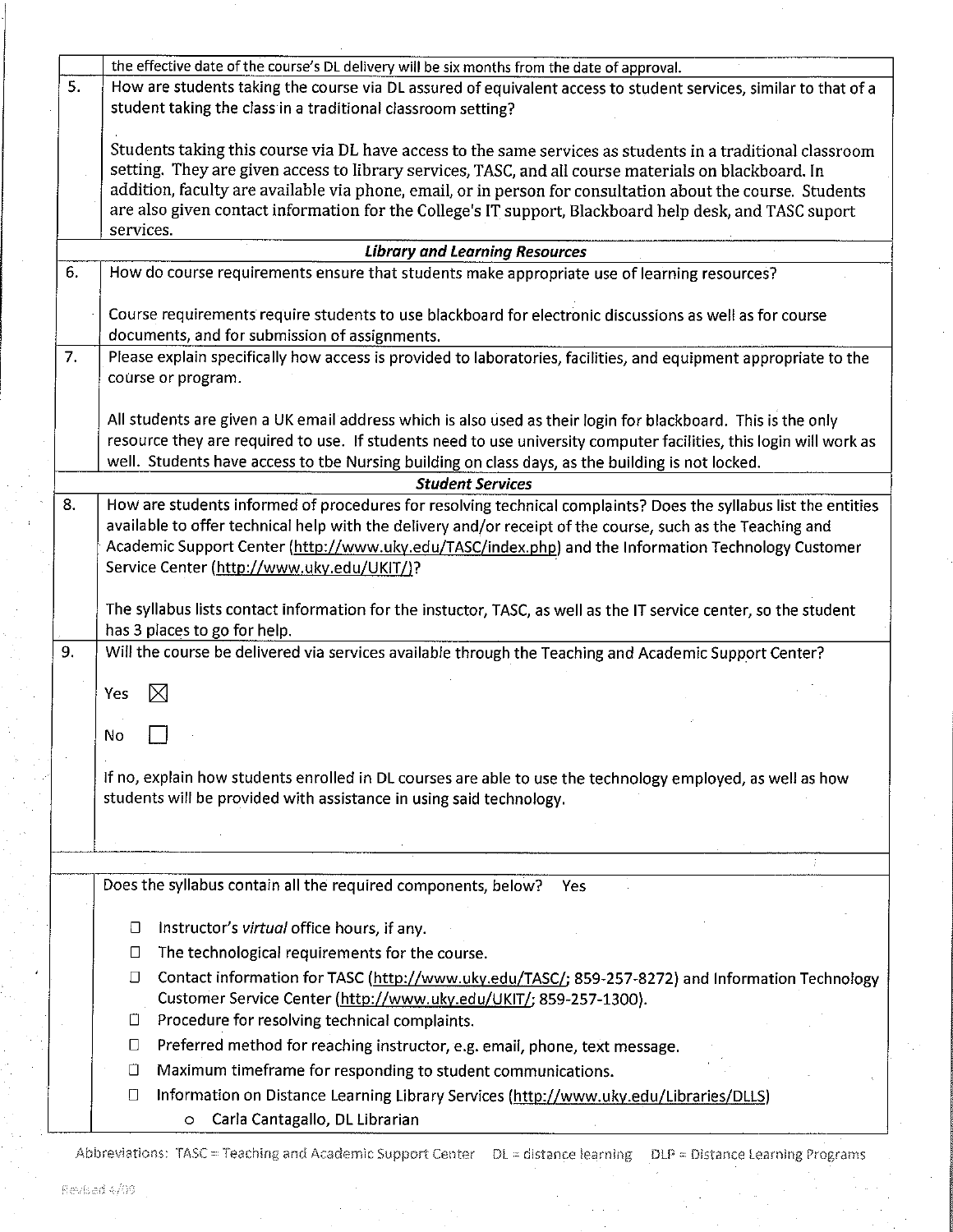|     | $\circ$ | $($ option #6 $)$                                               | Local phone number: 859 257-0500, ext. 2171; long-distance phone number: (800) 828-0439                    |
|-----|---------|-----------------------------------------------------------------|------------------------------------------------------------------------------------------------------------|
|     | $\circ$ | Email: dllservice@email.uky.edu                                 |                                                                                                            |
|     | $\circ$ | DL Interlibrary Loan Service:                                   |                                                                                                            |
|     |         | http://www.uky.edu/Libraries/libpage.php?lweb_id=253&llib_id=16 |                                                                                                            |
|     |         |                                                                 |                                                                                                            |
| 10. |         |                                                                 | I, the instructor of record, have read and understood all of the university-level statements regarding DL. |
|     |         | Instructor Name: Sherry Warden                                  | Instructor Signature 11                                                                                    |

Abbreviations: TASC = Teaching and Academic Support Center DL = distance learning DLP = Distance Learning Programs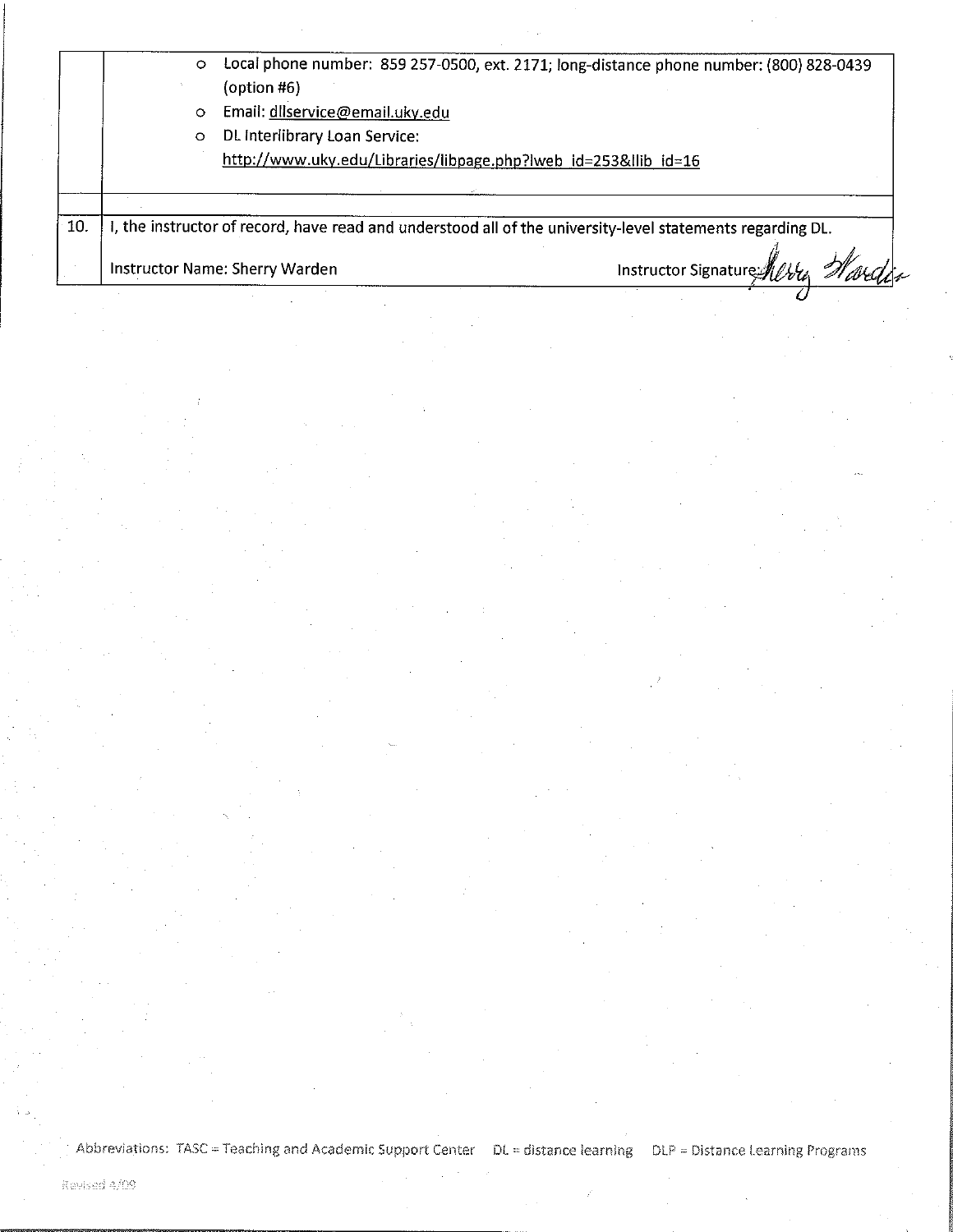#### **UNIVERSITY OF KENTUCKY COLLEGE OF NURSING**

#### **NUR 640 Best Practices in Nursing Instruction**

#### **An Intensive Teaching Course Summer 2010**

**TITLE:** Best Practices in Nursing Instruction

**CREDIT HOURS:** 3 Credits

#### **CLASS MEETING TIMES**

Thursday 10AM-5PM Friday 9AM-6PM Saturday 9AM-4PM

#### **PRE OR CO-REQUISITES:** 2 elective courses in education or consent of instructor

**FACULTY:** Sherry Warden, PhD, RN Dorothy Brockopp, RN, PhD Associate Professor Professor Room 439 Room 517

> Assistant professor Associate Professor Room 557 Room 547 mcdele01@email.uky.edu kmmo222@uky.edu

Claudia Diebold, RN, MSN, Kathy Wagner, RN, EdD Senior Lecturer Lecturer Room 441B Room 429B cmdieb0@uky.edu kdwagn00@email.uky.edu

Lsward00@email.uky.edu dybroc00@email.uky.edu

Mary DeLetter, RN, PhD Kathryn Moore, RN, DNP

#### **COURSE DESCRIPTION:**

This course is designed to assist graduate nursing students to develop the abilities to teach in educational institutions or healthcare agencies. Using a variety of learning theories and teachings methods students will learn how to develop a course syllabus and design appropriate learning activities, develop and deliver a lecture using a variety of active learning techniques, use simulation, teach on-line, work with students in the clinical setting, and assess student performance. The legal aspects of teaching will be addressed along with advantages and disadvantages of distributed learning, use of multimedia, and strategies designed to actively engage students in the learning process.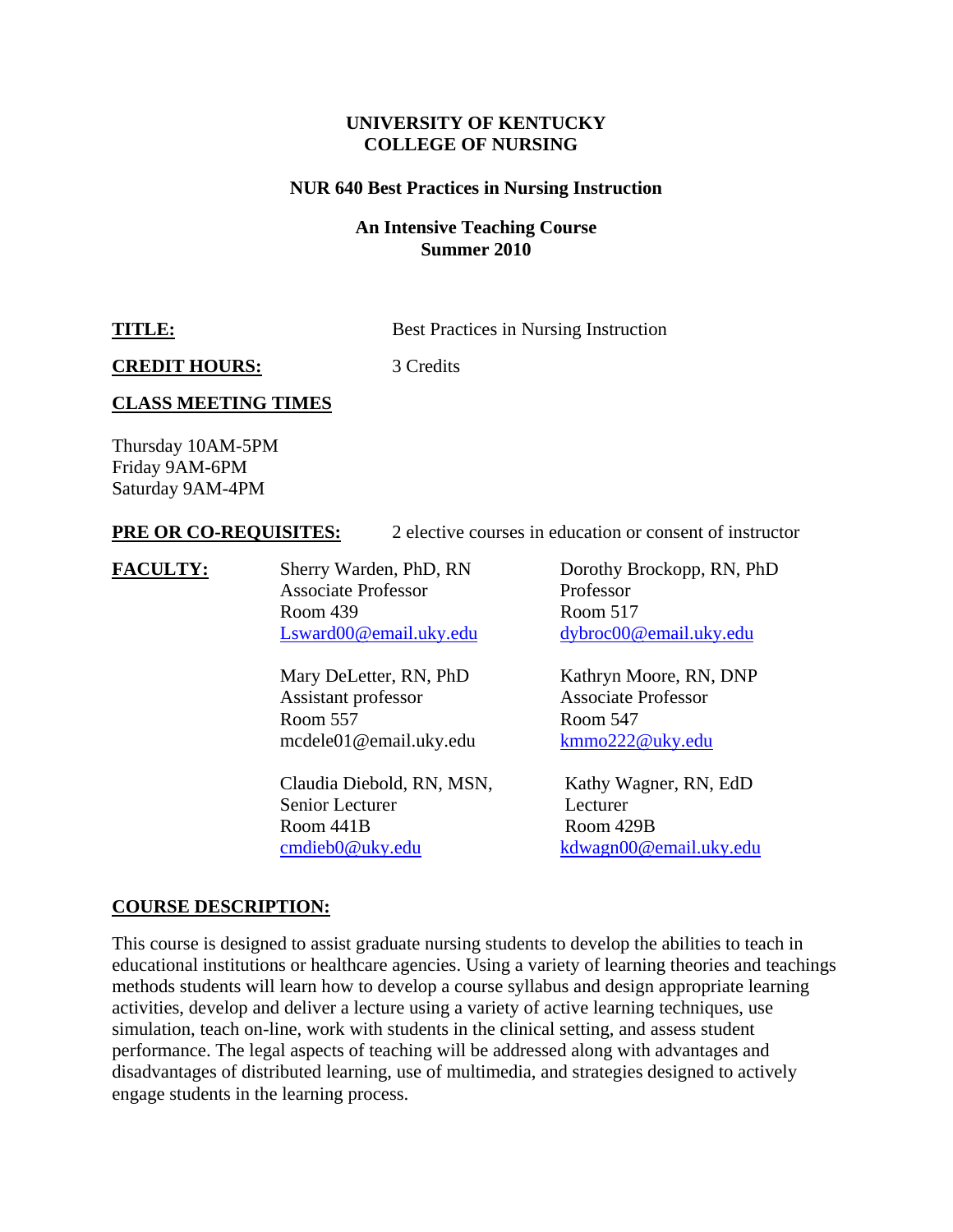#### **COURSE OBJECTIVES:**

Upon completion of this course the students will:

- 1) Reflect on the use of self in the teaching/learning environment.
- 2) Apply learning theories to designing learning activities.
- 3) Demonstrate innovative methods of teaching/learning that are appropriate to meet educational goals.
- 4) Assess student performance in the classroom and clinical environments.
- 5) Describe strategies designed to assist students at risk for failure.
- 6) Use and evaluate a variety of instructional technologies for effective teaching/learning.
- 7) Analyze potential problems teaching a course.
- 8) Describe the legal requirements for teaching nursing students (Americans with Disabilities, privacy issues, Kentucky Board of Nursing requirements, etc)

#### **CLASS SCHEDULE:**

| <b>Date</b>                                                                   | <b>Class Meeting and Special Assignments</b>                                |          |                                            |  |
|-------------------------------------------------------------------------------|-----------------------------------------------------------------------------|----------|--------------------------------------------|--|
| Weeks $1 - 3$                                                                 | Read Palmer, P. J. (1998). The courage to teach. San Francisco: Jossey-Bass |          |                                            |  |
| Week 4                                                                        | Discuss this book on Blackboard using the guide provided.                   |          |                                            |  |
| Week 5<br>Meet in the College of Nursing for intensive class time to discuss: |                                                                             |          |                                            |  |
|                                                                               |                                                                             |          | Thursday: 10-12PM Learning Theories        |  |
| $1-5PM$                                                                       |                                                                             |          | Best Practices in Classroom Delivery       |  |
|                                                                               | Friday:                                                                     | $9-1PM$  | <b>Best Practices in Clinical Teaching</b> |  |
|                                                                               |                                                                             | $2-6PM$  | Simulation in the Classroom                |  |
|                                                                               | Saturday: 9-1PM                                                             |          | On-line Teaching                           |  |
|                                                                               |                                                                             | $2-4$ PM | Constructing an Effective Syllabus         |  |
| Week 6-8                                                                      | Complete classroom observation project                                      |          |                                            |  |

## **LEARNING METHODS:**

**Discussion** Presentation/demonstrations Reading Literature review On-line assignments

## **GRADING:**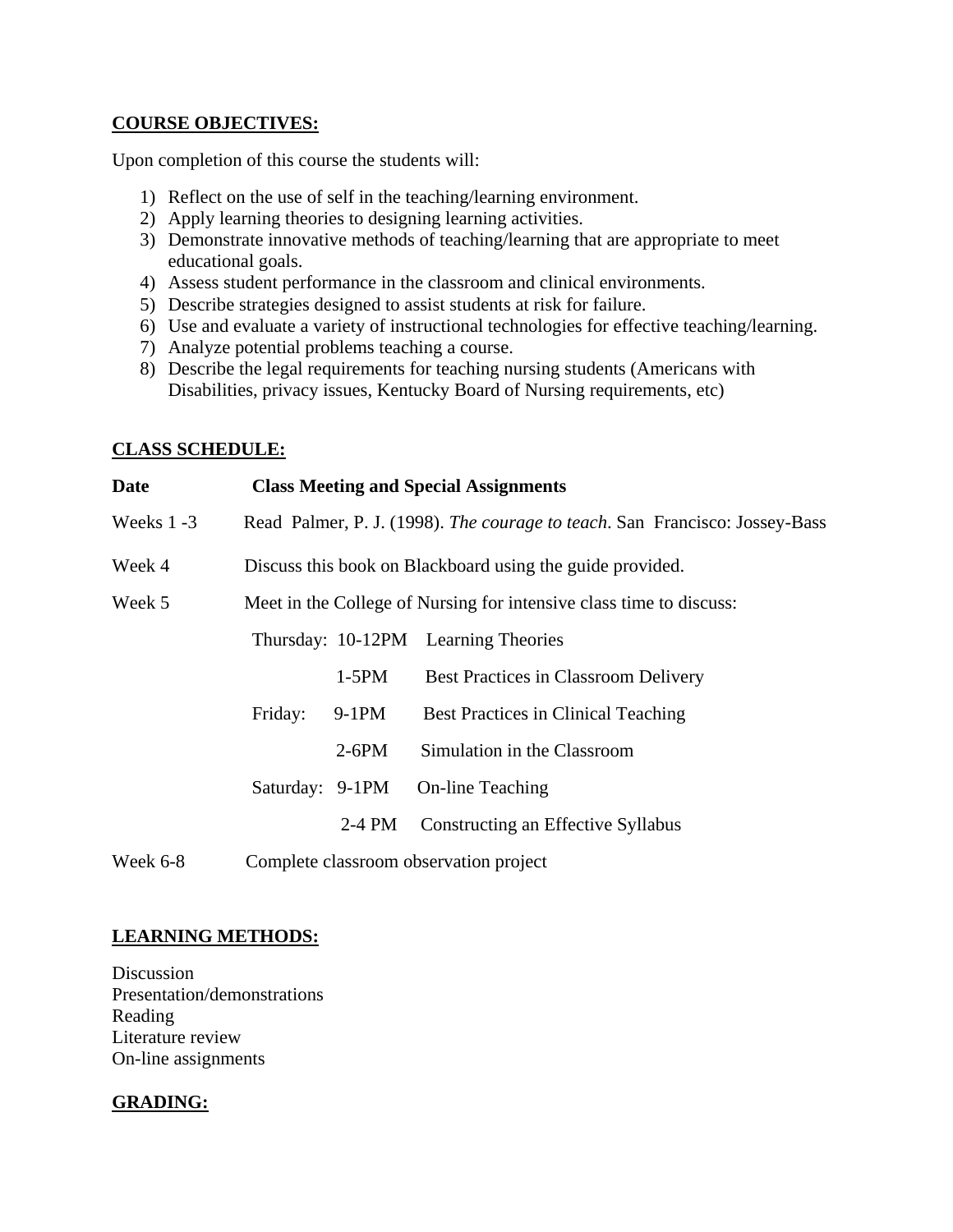$90-100 = A$  $80 - 89 = B$  $70-79 = C$ 69 or less  $=$  E

## **EVALUATION:**

| Reflection Paper on "The Courage to teach"     | 40% |
|------------------------------------------------|-----|
| Observation and critique of class and clinical | 45% |
| Construction of a syllabus                     | 15% |

#### **Reflection Paper on the Courage to Teach by Parker Palmer**

Instructions for writing a 15 page paper on your response to Palmer's ideas about teaching: Note: Only the first 15 pages will be graded. No references required.

- a) Reflect on each of the ideas presented below
- b) When reflecting on your experiences use the "first person"
- c) For each idea discuss Palmer's position, your view on the issue presented, and give at least one example of how this issue has affected your prior experience as a learner or a teacher

Palmer presents the following ideas:

- 1) Kindergarten teachers often understand the craft (teaching) better than those of us with Ph.Ds (page 7)
- 2) …..good teaching cannot be reduced to technique; good teaching comes from the identity and integrity of the teacher (page 10)
- 3) If we embrace diversity, we find ourselves on the doorstep of our next fear: fear of the conflict that will ensue when divergent truths meet (page 38)
- 4) We separate theory from practice. Result: theories that have little to do with life, and practice that is uninformed by understanding (page 66)
- 5) Good education is always more process than product (page 94)
- 6) When we are willing to abandon our self-protective professional autonomy and make ourselves as dependent on our students as they are on us, we move closer to the interdependence that the community of truth requires (page 146)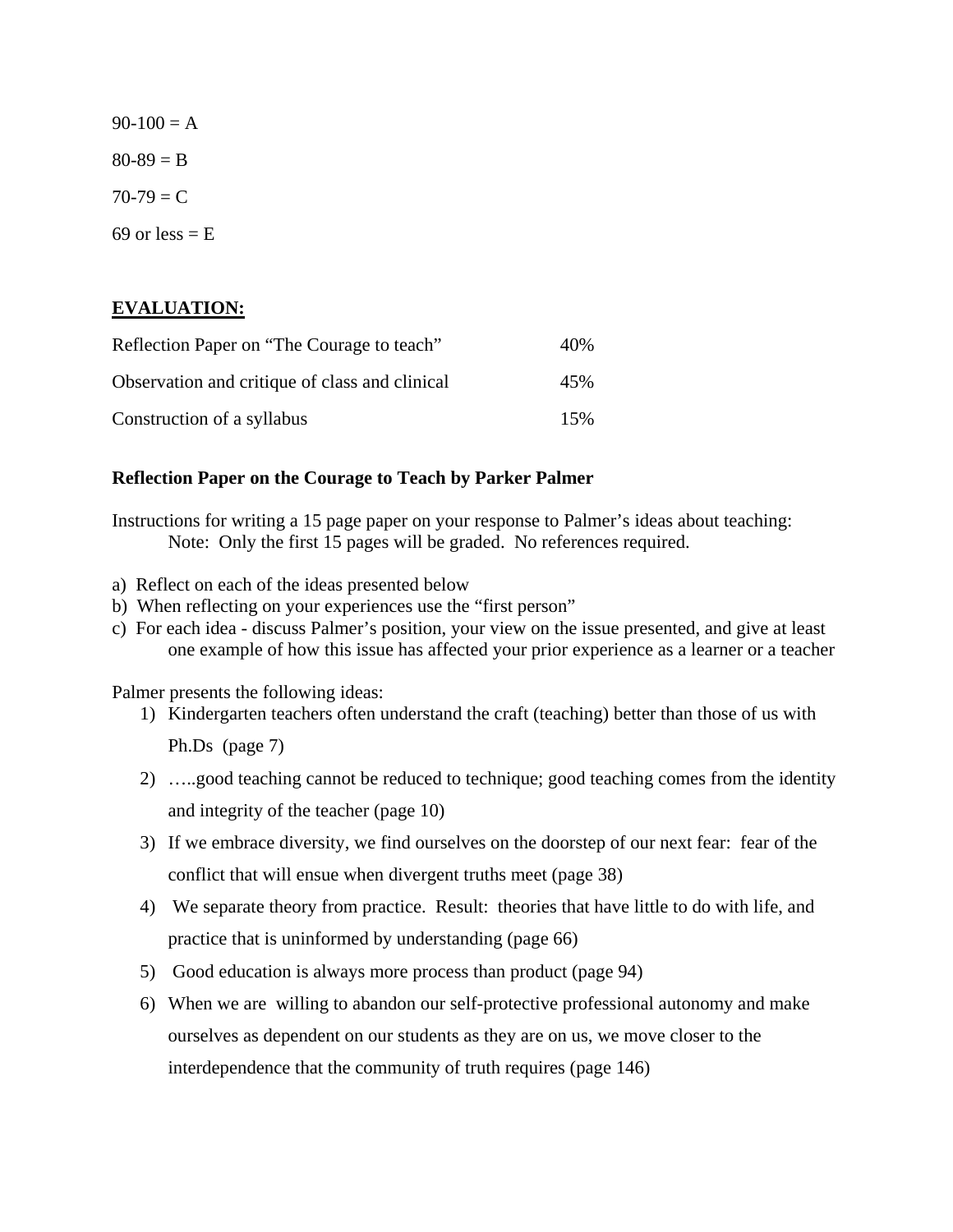## **Evaluation:**

| a) Clear articulation of Palmer's ideas                                   | $(30\%)$ |
|---------------------------------------------------------------------------|----------|
| b) Organized under each idea presented above                              | $(20\%)$ |
| c) Clear articulation of past experiences related to Palmer's ideas (20%) |          |
| d) Clear articulation of views on each of Palmer's ideas                  | $(30\%)$ |

## **Guidelines for Critique of Clinical Teaching**

Contact a clinical instructor or course coordinator for permission to attend a clinical day. Explain that you are working on a teaching certificate and that one of your assignments is to critique a clinical teaching experience. Review the readings you have completed and your learning experiences from on-line and in-class discussions.

The paper should be divided into five components: an overview, preconference, clinical experience post conference and summary.

1. **Overview**: Include a description of the clinical site, level of student, focus of the clinical day, and preparation and experience of the instructor. Describe the thought process that the instructor used in making the student assignments for the clinical day. Describe how the clinical day is organized.

## 2-4. **Describe how the following topics were incorporated into preconference, the clinical experience and post conference.**

- How did the instructor create an environment for learning?
- What teaching strategies were used overall?
- What resources were used and how did they facilitate learning?
- What teaching strategies were used to provide supervision and feedback to the students?
- How are the students evaluated / graded for their clinical performance?

## 5. **Summary**

Review the syllabus and clinical objectives and compare it to your observations during the clinical teaching experience.

Critique the overall experience describing the strongest teaching strategies that you observed and areas for improvement. Provide some additional teaching / learning strategies that you would use in this clinical setting with the same level of student.

## **Guidelines for Critique of Classroom Observation**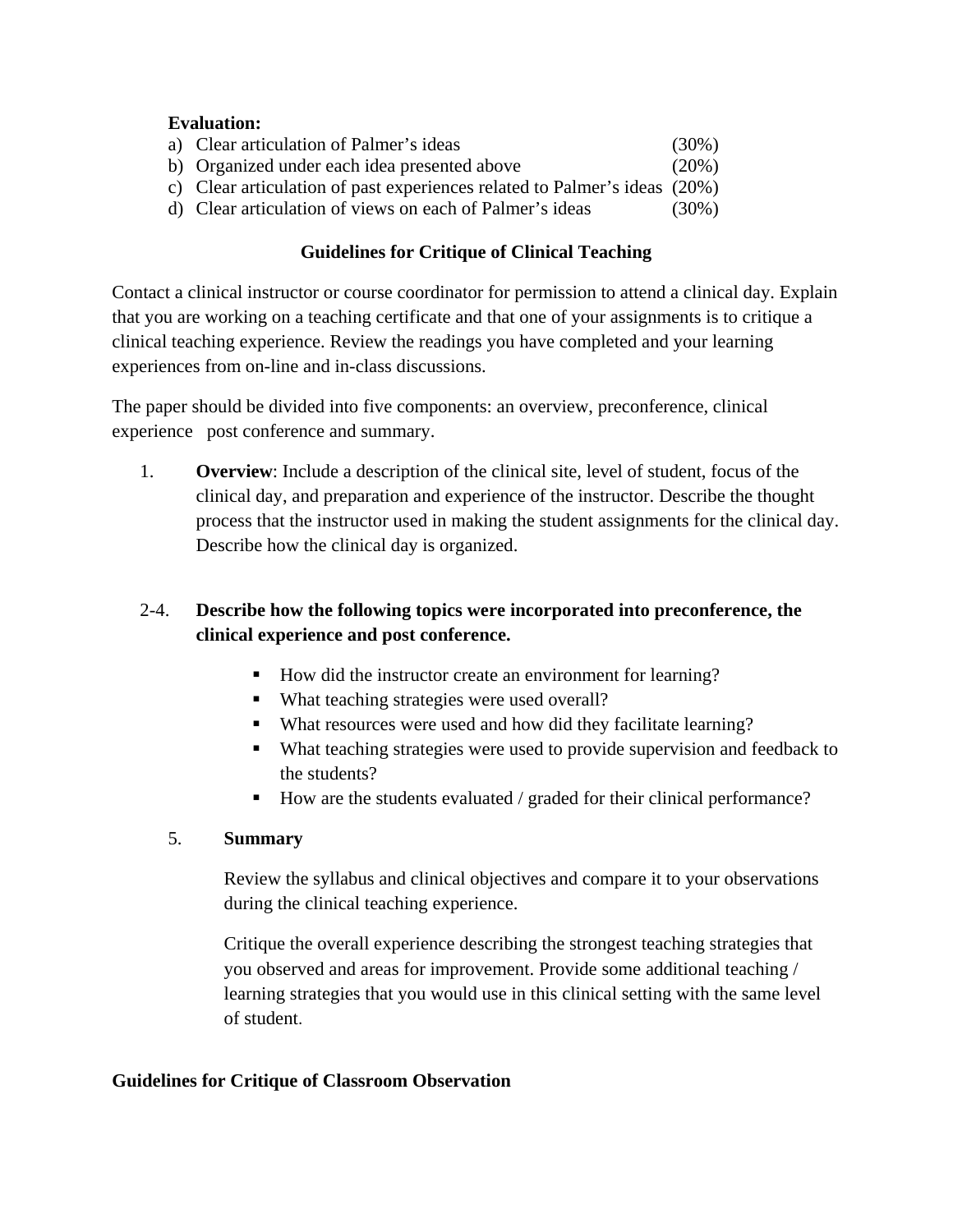Ask permission from a professor to attend one of his/her classes. Explain that you are working on a teaching certificate and that one of your assignments is to critique a lecture. Review the readings you have completed and your learning experiences from on-line and in-class discussions.

Describe how the following topics were covered in the class you observed.

- 1. Describe the class topic and the physical environment.
- 2. How did the professor create an environment for learning?
- 3. What teaching strategies were used?
- 4. How was the lecture organized?
- 5. What audiovisuals or technology was used and how did it facilitate learning?
- 6. What methods were used to engage the students?
- 7. How will this learning be evaluated?
- 8. Review the syllabus and compare the course content and activities to the objectives for the class or in the syllabus.
- 9. Describe the positive elements of the lecture and provide some other strategies for teaching this topic.

## **FACULTY OFFICE HOURS:**

Course faculty are available to meet with students by appointment. Appointments may be made by students using faculty e-mail addresses (preferable method) or phone numbers will be listed on the front of the syllabus. Students can expect that faculty will respond to email or telephone messages within 72 hours during the regular business week.

## **STUDENT SUPPORT**

The University of Kentucky has a wide range of support services, academic and other, for student learners. Students wishing to learn more about these services should contact Kathy Collins in the College of Nursing's Graduate Student Services office (room 315) or their faculty academic advisor. Students wishing to obtain support related to writing skills should contact The Writing Center in the W.T. Young Library through their website at http://www.uky.edu/AS/English/wc/ or by telephone at 257-1368.

## **POLICIES**

## **Teacher/Course Evaluations**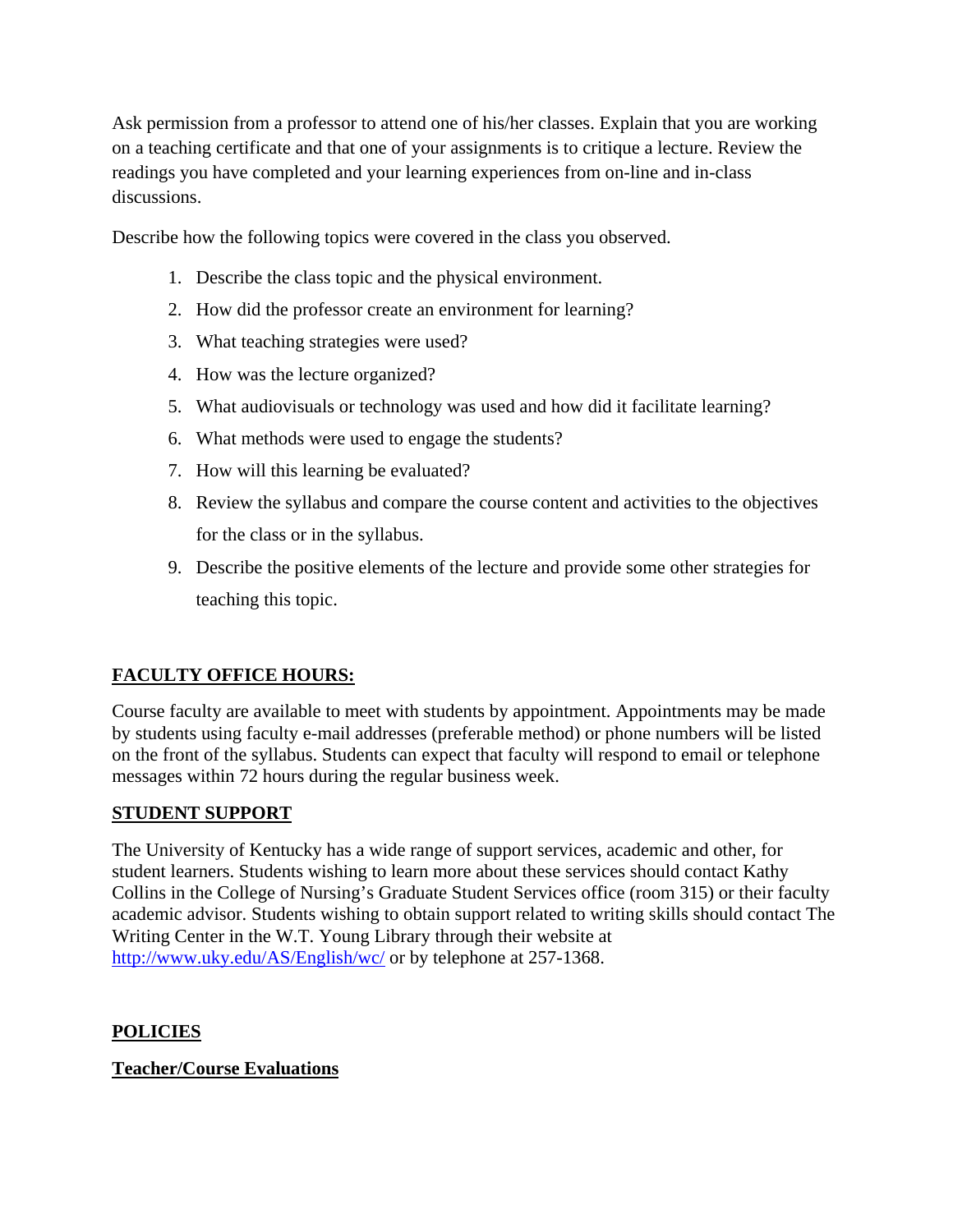"The University policy on faculty performance review requires that faculty obtain student evaluations of teaching for every course every semester. To meet this requirement, the College of Nursing uses web-based surveys on a confidential site for faculty and course evaluation. All students enrolled in this course are required to access the CoursEval website to fill out evaluations or to decline the opportunity within the designated time frame. Students who don't visit each survey available to them within the designated time will receive an incomplete in the course that will remain until the surveys are accessed. Students should take this opportunity to provide serious input regarding faculty performance and course evaluation. These evaluations are used by the College of Nursing to improve the curriculum and enhance faculty teaching. Evaluations are completely anonymous. The information is compiled and shared with individual faculty members and appropriate administrators only after final grades are submitted. **To receive announcements about the evaluations, students must activate and use their UK email addresses. Forwarding UK email to an alternate address is not a viable option.**"

## **Cheating and Plagiarism**

Academic integrity is a core value at the University of Kentucky and strongly supported by faculty, staff, and students within the College of Nursing. Neither cheating nor plagiarism is acceptable in any form. Please refer to the *Student Rights and Responsibilities Handbook* for a detailed description of the University policies related to what constitutes cheating and plagiarism and how both are handled at the University. The College of Nursing adheres to these policies.

#### **Absence Policies**

Graduate students are expected to assume responsibility for their own learning and attend all classes. Because of the limited number of class meetings, your attendance and participation are required at each class. The procedure for excused absence for this course is outlined in the evaluation section of this syllabus; please refer to the Student Right and Responsibility Handbook (pp. 47-48) for the definition of excused absences.

#### **Blood Borne Pathogen Policy**

Students are reminded to review the Blood Borne Pathogens. Review the policy at: http://www.mc.uky.edu/Nursing/academic/application/BloodBorne.htm

#### **Health Sciences Student Professional Behavior Code**

The College of Nursing ascribes to the Health Sciences professional behavior code. Please see the following web site for additional information: www.uky.edu/Regulations/AR/ar083.pdf

#### **Identification Badges**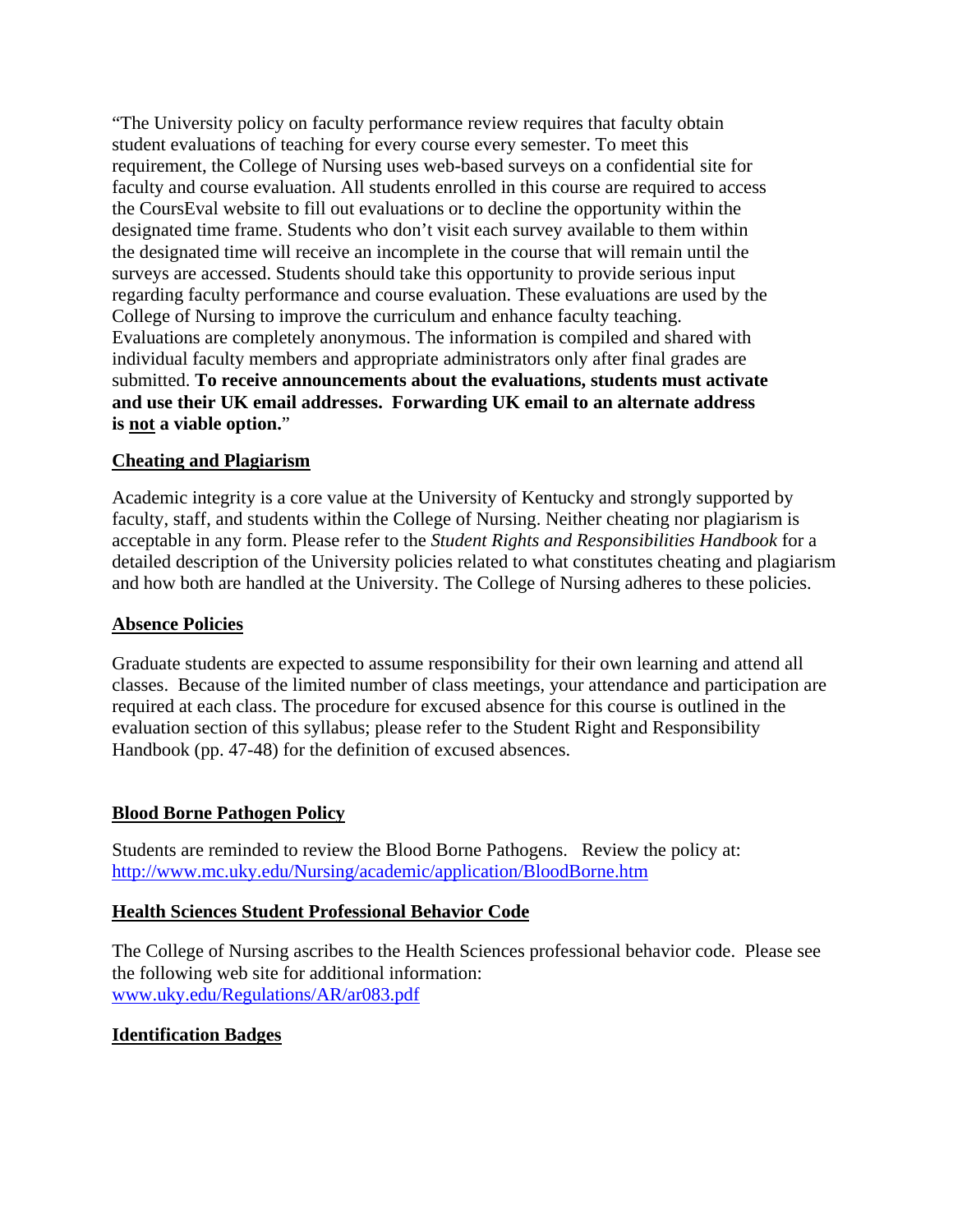All students using Medical Center facilities for any purpose are issued an identification badge. If you lose or misplace the badge, you will be required to replace it at your expense. Without this badge, you will be unable to use Medical Center facilities. Graduating students will not receive final grades or transcripts until return of the ID badge to the Office of Student Services on the final day of classes. The Office of Student Services will assist with the badge process.

## **Immunization Requirements**

Please refer to the following website for information about immunization requirements: **http://www.mc.uky.edu/nursing/academic/application/ImmuneReq.htm**

#### **Licensure**

Registered nurse licensure without limitations in the state in which your clinicals will take place is prerequisite to a clinical practicum or research. This means you will need a Kentucky R.N. license and a license for any out-of-state clinicals (Not applicable to NUR 900).

## **WHAT DOES IT MEAN TO BE A "DISTANCE LEARNING" COURSE?**

This means that some of the course materials are available to you on the web. In-class meetings are scheduled for 3 consecutive days on the weekend. This does not mean, however, that the course is not interactive. For example, you will participate in threaded discussions with other class members using Blackboard.

**Computer Requirements**. This web-enhanced course requires the following computer hard- and soft-ware: (1) ready computer access with a high speed network connection, an internet browser - Internet Explorer or Mozilla Firefox; (2) an active UK e-mail account, and (3) Microsoft Office.

Microsoft Office is available to all UK students for free by downloading it from http://download.uky.edu. You can also obtain McAfee antivirus from this site as well as Spybot to help protect your machine.

## **Technical Problems:**

If you have any problems or questions, please contact the University Information Technology Help Desk through their website at http://www.uky.edu/UKIT/, or by calling 257-1300.

You may also contact Teaching and Academic Support Services (TASC) at http://www.uky.edu/TASC, or by calling 859-257-8272.

For information on Distance Learning Library Services, please see www.uky.edu/Libraries/DLLS

or contact Carla Cantagallo, DL Librarian local phone (859) 257-0500 ext 2171; long distance (800) 828-0439 (option #6) or email dllservice@email.uky.edu. For DL interlibrary loan service please see http://www.uky.edu/Libraries/libpage.php?lweb\_id=253&llib\_id=16.

## **OFFICE OF SERVICES FOR STUDENTS WITH DISABILITIES**: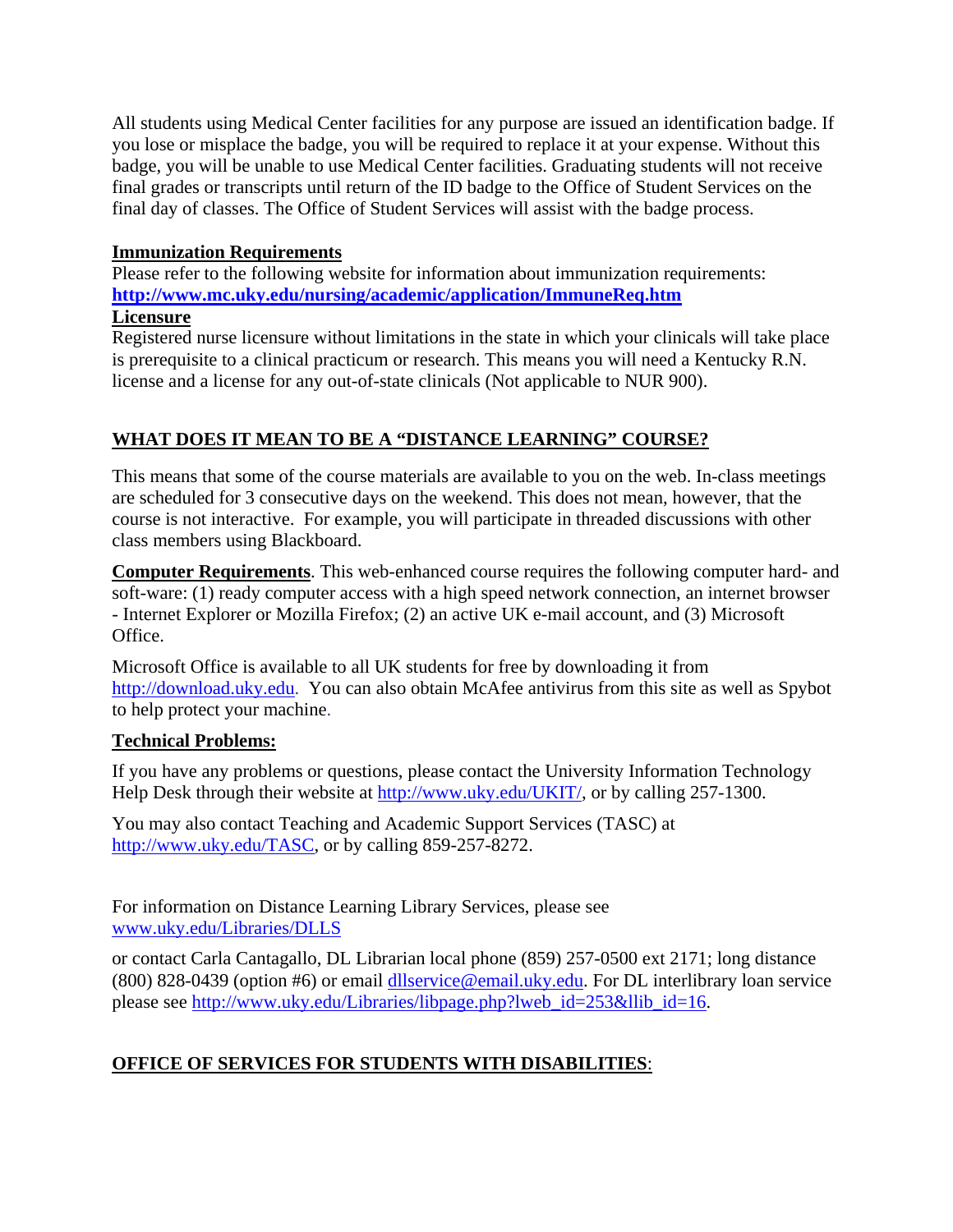Any student who is in need of academic accommodations and who is registered with the Office of Services for Students with Disabilities should make an individual appointment to discuss accommodations. Upon request, this syllabus can be made available in alternative forms.

## **PROFESSIONAL CONDUCT:**

Students will abide by the policies in the University of Kentucky College of Nursing Graduate Student Handbook located at http://www.mc.uky.edu/nursing/StuResources/ as well as the Behavioral Standards in Patient Care found at

http://www.uky.edu/Provost/documents/documents.php. All persons are to be treated with kindness, respect and civility in verbal and written communications. Confidentiality of persons and information about all agencies is to be maintained. Students are expected to maintain professional boundaries.

Students are also responsible for adhering to all policies and procedures approved and distributed by the University of Kentucky and/or the College of Nursing including Students Rights and Responsibilities located at http://www.uky.edu/StudentAffairs/code/.

## **ANA Code of Professional Conduct**

"The nurse, in all professional relationships, practices with compassion and respect for the inherent dignity, worth, and uniqueness of every individual…" (p. 4). Principles of respect extend to all encounters, including colleagues. "This standard of conduct precludes any and all prejudicial actions, any form of harassment or threatening behavior, or disregard for the effect of one's actions on others" (p. 9). (American Nurses Association Code of Ethics, 2001).

## **CONTENT OUTLINE:**

Module 1: Theories of Learning

Module 2: Best Practices in Classroom Delivery

Module 3: Using Simulation in the Classroom

Module 4: Best Practices in Clinical Instruction

Module 5: On-Line Teaching

Module 6: Constructing an Effective Syllabus

## **ASSIGNMENTS**

## **Module 1: Theories of Learning: Sherry Warden**

#### **Topic Outline Readings**

- 1. Overview of teaching and learning theories Teaching theories Learning theories
- 2. Identification of personal teaching and learning

• Chap 12, pp. 231-281 Billings and Halstead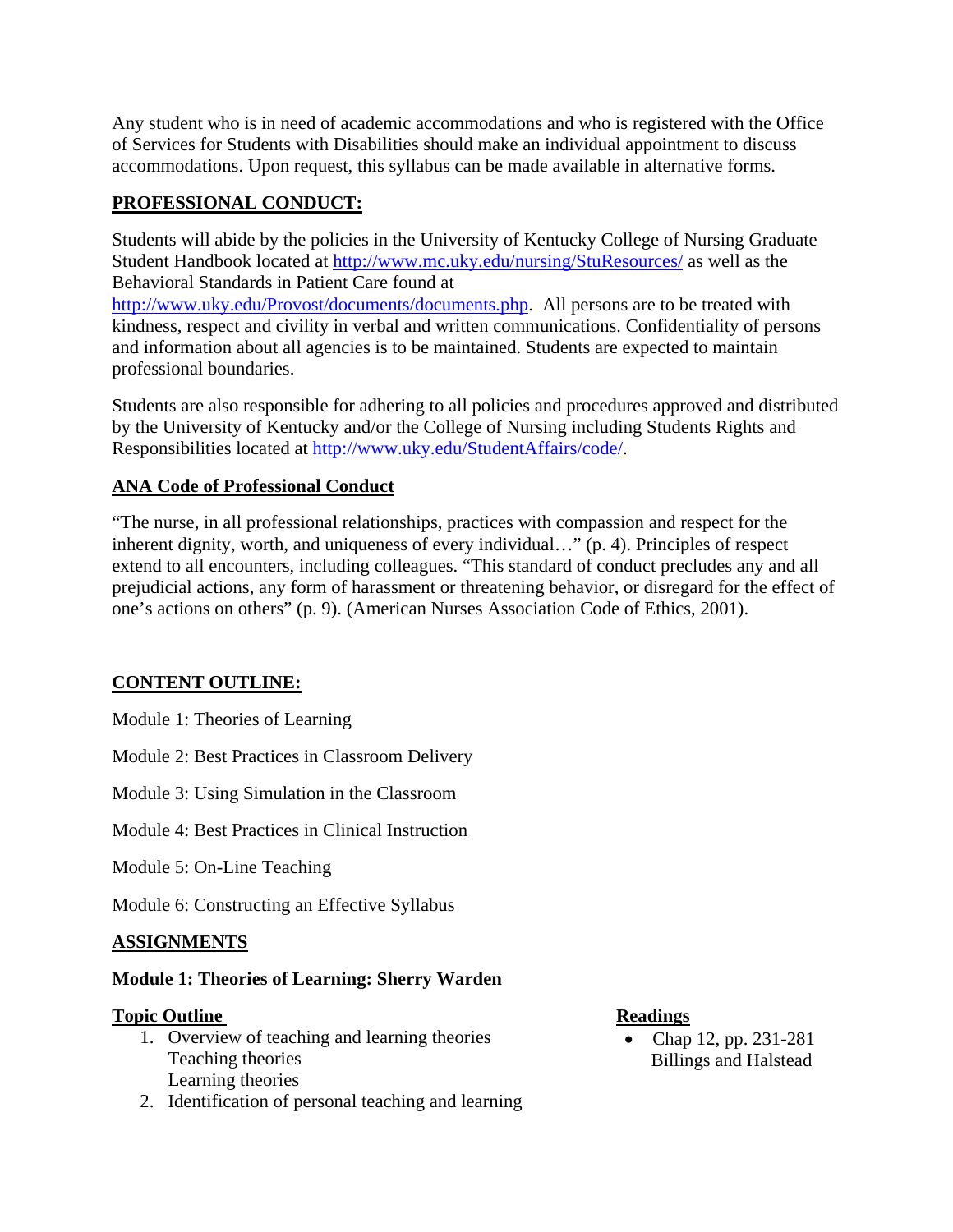theories

3. Strategies for using teaching and learning theories Audiovisuals/multimedia **Lecture Demonstration** Experiential Problem-based learning

## **Module 2: Best Practices in Classroom Delivery: Kathy Wagner**

#### **Topic Outline Community Community Community Community Readings**

- 1. Overview of Learning and Teaching Strategies
	- a. Learning Preferences
	- b. Teaching Strategies
- 2. The "Multi-Sensory/Multi-Method Lecture"
	- a. Planning
		- i. Time
		- ii. Audience, Size of Class
		- iii. Organizing the Topic
		- iv. Technology
		- v. Building in Student-Active Strategies
		- vi. Getting Students to Read
	- b. Implementation
		- i. Effective Delivery Strategies
		- ii. Maintaining Civility in the Classroom
		- iii. Motivating Students

- 3. Teaching/Learning Strategies
	- a. Teaching Problem Solving
	- b. Discussion Strategies
	- c. Questioning Techniques
	- d. Experiential Learning Activities
	- e. Group Learning Strategies
	- f. Writing-to-Learn Activities

- Ch. 12 Teaching to Different Learning Styles, pp. 79-856
- Ch 14/Making the Lecture a Learning Experience, pp. 93-104
- Ch 19/Getting Your Students to Do the Readings, pp. 137-140
- Ch 22/Tools of the Trade: Making the Most of Instructional Aids and Technology, p 153-166
- Ch 8/Preventing and Responding to Classroom Incivility, pp 55-64
- Ch 11/Motivating Your Students, pp 73-76
- Ch 23/Teaching Problem Solving I: The Case Method, pp 169- 172
- Ch 24/Teaching Problem Solving II: Problem-Based Learning, pp 173-176
- Ch 15/Leading Effective Discussions, pp 105-112
- Ch 16/Questioning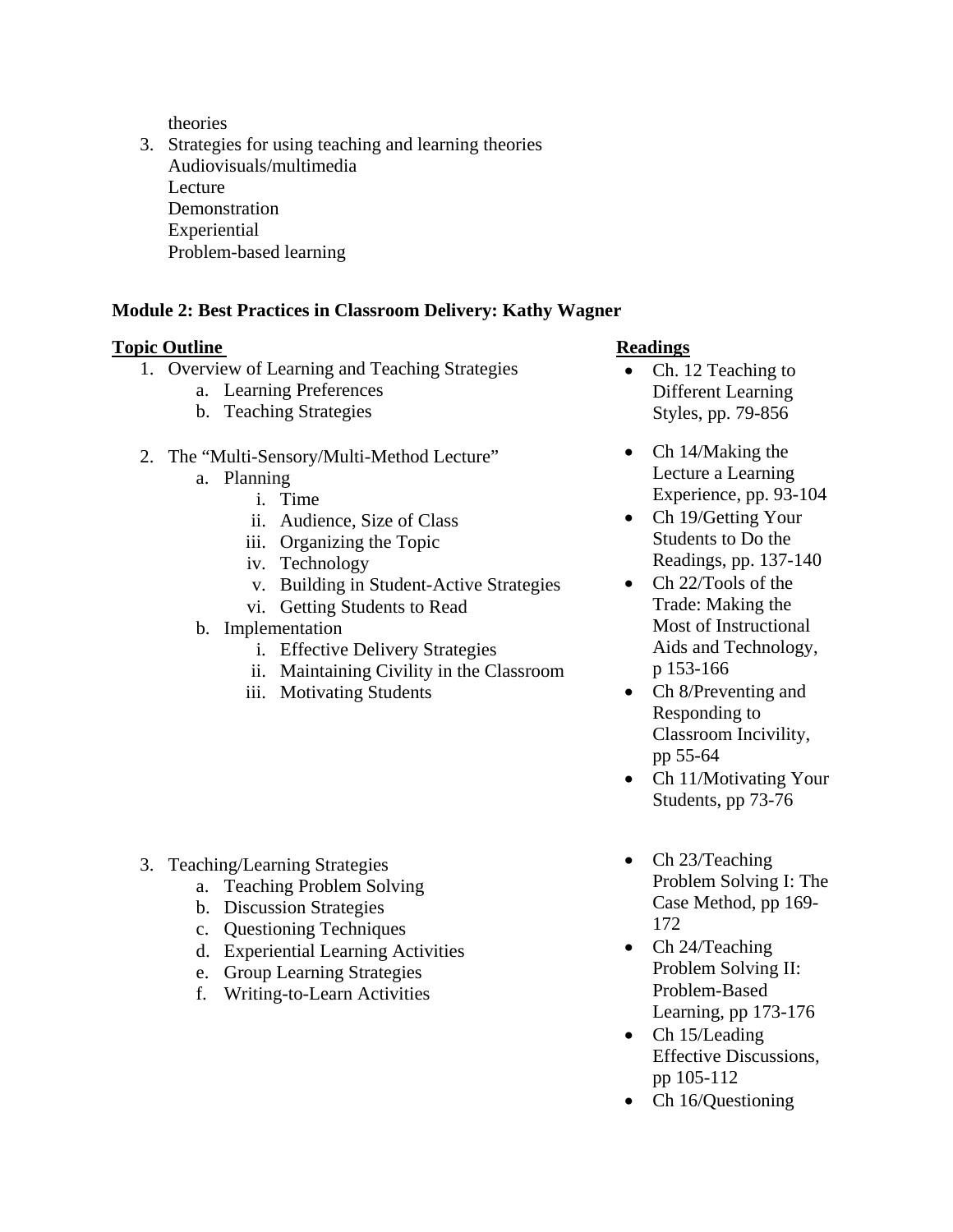Techniques for Discuss and Assessment, pp 113-118

- Ch 17/Experiential Learning Activities, pp 119-126
- Ch 18/Learning in Groups, pp 127-136
- Ch 20/Writing to Learn Activities and Assignments, pp 141- 146

## **Module 3: Using Simulation in the Classroom: Kate Moore**

#### **Topic Outline Readings**

- 1. Demonstration and participation in simulation Reference: Jefferies (2007)
	- Providing cues Riley (2008)
	- Coaching
	- Trouble shooting
- 2. Planning and coordinating various types of simulation
	- Computer based
	- Full scale simulations
	- Creating scenarios
- 3. Debriefing and reflection
	- Linking simulation to practice
	- Analysis of process and learning
	- Self and group analysis

#### **Module 4: Best Practices in Clinical Instruction: Claudia Diebold**

#### **Topic Outline Readings**

- 1. Overview of Clinical Instruction
	- a. Developing a Philosophy
	- b. Creating a learning environment
	- c. Legal and Ethical considerations
	- 2. The Nuts and Bolts of Clinical Instruction
		- a. Planning
			- i. Orientation to the clinical site and preparation

O'Connor (2006)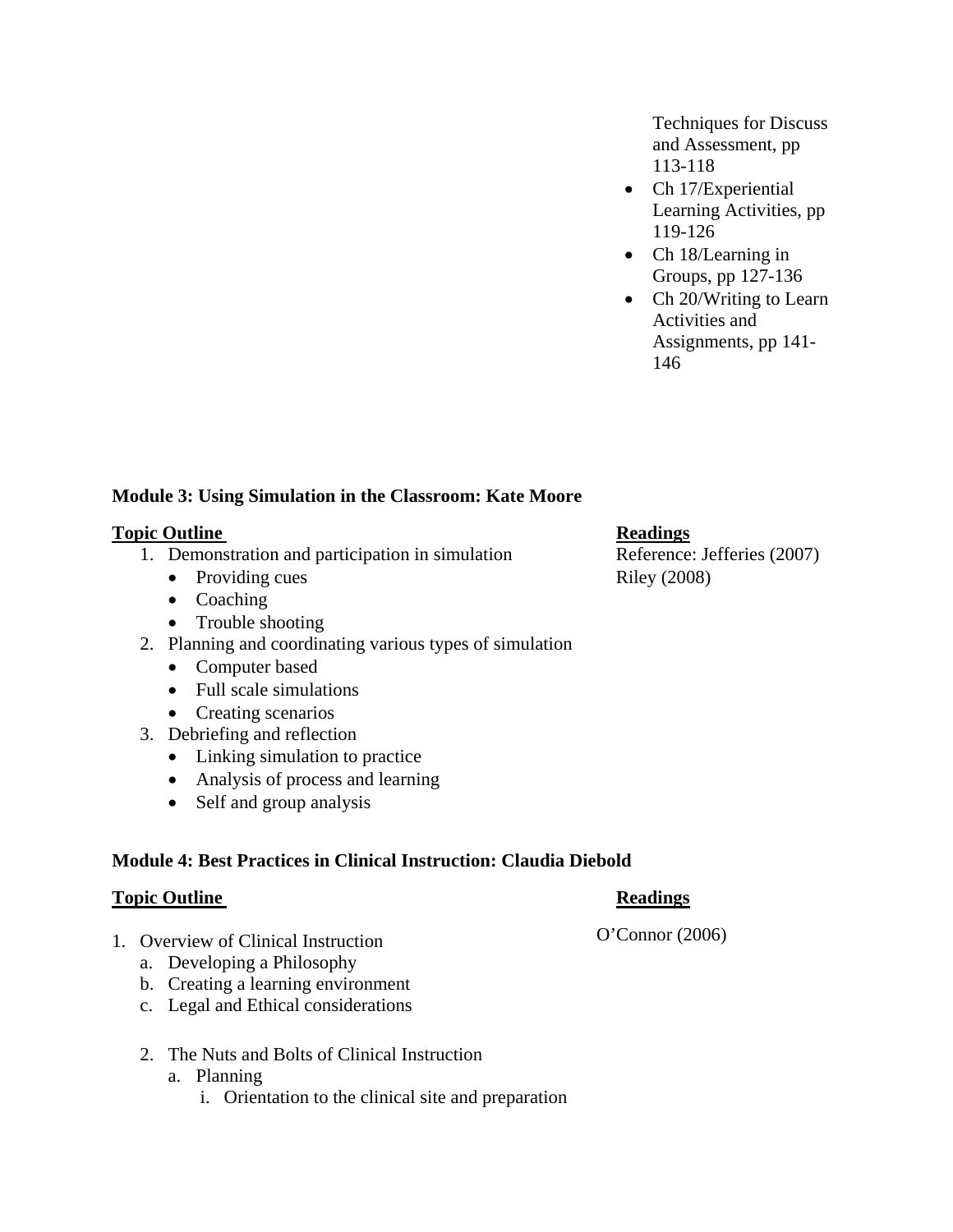- ii. Making assignments
- iii. Preconference
- iv. Clarifying Clinical Expectations/focus of the clinical day
- v. Post Conference
- b. Implementation
	- i. Monitoring and coaching students
	- ii. Role Modeling
	- iii. Promoting critical thinking
	- iv. Meeting individualized students' learning needs

Discipline and remediation issues

- 3. Teaching/Learning Strategies related to clinical
	- a. Student Preparation
	- b. Promoting Problem Solving
	- c. Discussion Strategies in pre and post conference
	- d. Questioning Techniques
	- e. Clinical assignments/reflections
- 4. Strategies and methods for Evaluation in the clinical setting
	- a. Summative evaluation components
		- i. student Preparation
		- ii. Skills
		- iii. Communication
		- iv. Ability to Problem Solve
		- v. Ability to Prioritize
		- vi. Professional behaviors
	- b. Strategies for evaluating disciplinary and remediation issues
	- c. Documenting student evaluation
- 5. Instructor Support
	- a. Resources

## **Module 5: On- Line Teaching: Mary DeLetter, PhD, RN**

#### **Topic Outline Community Community Community Community Readings**

- 1. Overview of On-line Teaching/Learning
	- a. Common terms used in on-line education
	- b. Differentiating distance learning and distance education
	- c. Creating a collaborative learning environment

Kruse, 2004a Kruse, 2004b Palloff, 2005, Chapter 2. Walter, 2004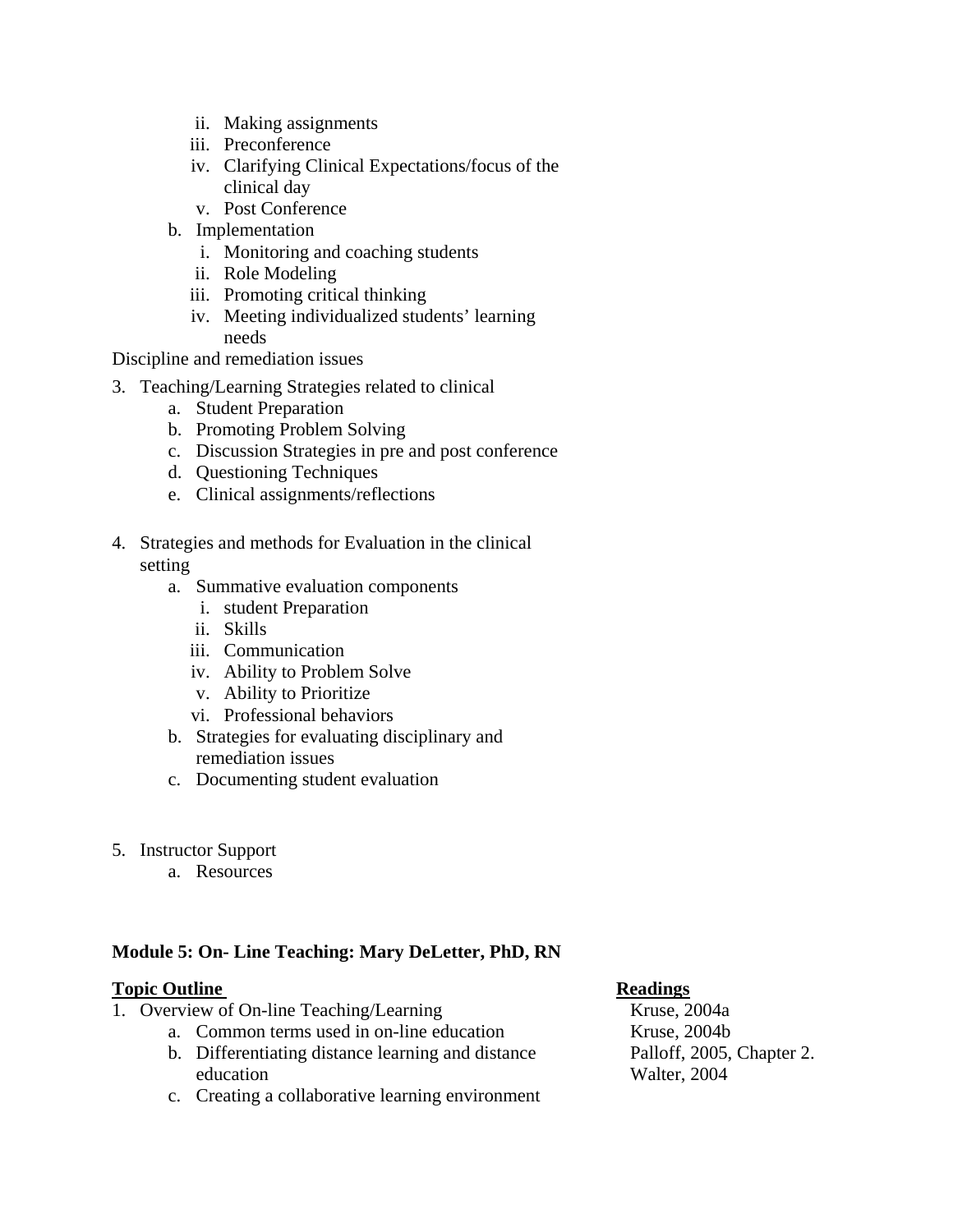| 2. Overview of On-line Teaching/Learning<br>a. Common terms used in on-line education<br>b. Differentiating distance learning and distance<br>education<br>c. Creating a collaborative learning environment      | Conrad, 2007<br>Miller & King, $2004$<br>Conrad, 2007<br>Pond, 2002                                                       |
|------------------------------------------------------------------------------------------------------------------------------------------------------------------------------------------------------------------|---------------------------------------------------------------------------------------------------------------------------|
| 3. Pedagogy as a basis for on-line teaching<br>a. Developing a pedagogical philosophy<br>b. Quality Assurance<br>c. Best practices                                                                               | Miller $&$ King, 2004<br>Kennedy, 2004<br>Pond, 2002                                                                      |
| 4. Types of on-line education<br>a. Synchronous<br>i. Same-time, same place<br>ii. Same-time, different place<br>b. Asynchronous<br>i. Different-time, same place<br>ii. Different-time, different place         | Miller $&$ King, 2004                                                                                                     |
| 5. Technological Opportunities for On-line Learning<br>a. Learning Management Systems<br>b. Threaded Discussions (synchronous and<br>asynchronous)<br>c. Wiki<br>d. Web-casting<br>e. Simulations<br>f.<br>Other | Baumgartner, 2005<br>DiMaria-Ghalili et al,<br>2005<br>Fry-Welch, 2004                                                    |
| 6. Assessment and evaluation of on-line learning<br>Rubrics and expectations<br>a.<br>b. Guidelines for feedback<br>c. Learner-centered assessment<br>d. Collaborative assessment                                | Palloff, 2005, Chapter 4                                                                                                  |
| 7. On-line education specific to nursing<br>Clinical education<br>a.<br>Didactic education<br>$h_{-}$                                                                                                            | Hayward, 2004<br>Hyde & Murray, 2005<br>Jeffries, 2005<br>Linser & Ip, 2002<br>Wonacott, 2002<br>Palloff, 2005, Chapter 2 |

**Module 6: Constructing an Effective Syllabus: Dorothy Brockopp**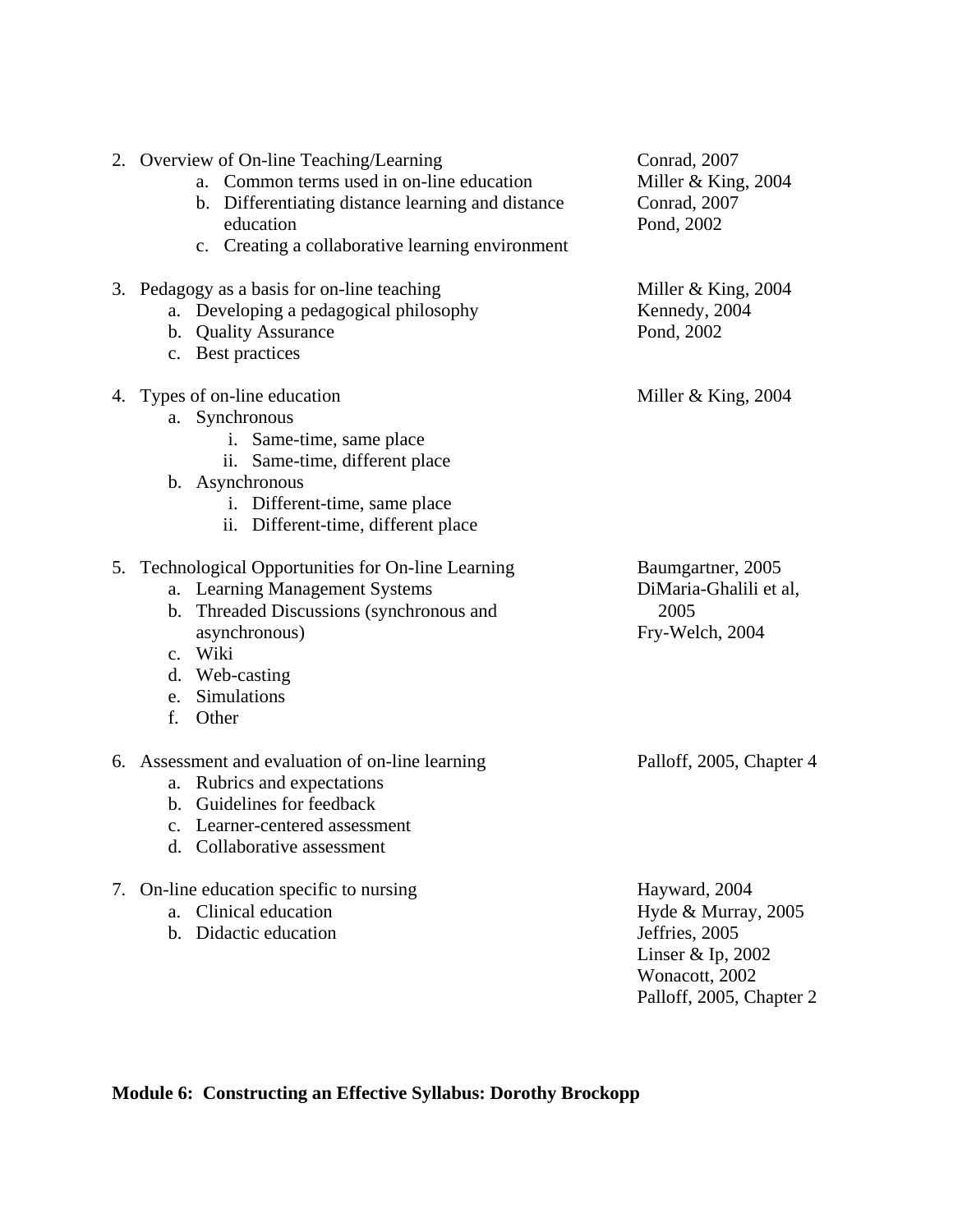#### **Topic Outline**

- 1. Clarity of Learning Outcomes
- 2. Contractual Responsibilities of student and faculty member
- 3. Clarity and appropriateness of evaluation strategies
- 4. Appropriateness of teaching strategies
- 5. Classroom expectations (active or passive learning)

#### **Assignment:**

Work prior to intensive.

- a) Make a list of 10 to 15 concerns you have regarding courses you have taken
- b) Describe the components of a course that you thought was exceptional in terms of course design, teaching etc.

#### **REFERENCES**

#### **Books**

- Billings, D. M. & Halstead, J. A. (2005). *Teaching in nursing: A guide for faculty*. St. Louis: Elsevier Saunders.
- Jefferies, P. R. (2007). *Simulation in nursing education.* Washington, DC: National League for Nursing.
- Johnson, K. & Magusin, E. (2005). *Exploring the digital library:A guide for online teaching and learning (online teaching and learning series)*. San Francisco: Josey-Bass.
- Nilson, L.B. (2003). *Teaching at its best: A research-based resource for college instructors* (2<sup>nd</sup>) ed). San Francisco, CA: Anker Publishing.
- O'Connor, A.B. (2006). *Clinical instruction and evaluation*: *A teaching resource* (2<sup>nd</sup> ed.). Sudbury, MA: Jones and Bartlett Pub.
- Palloff, R, & Pratt, K. (2005). *Collaborating on-line: Learning together in community*. San Francisco: Josey-Bass.
- Riley, R. H. (2008). *A manual of simulation in healthcare.* NY: Oxford.
- Shelton, K. & Saltsman, G. (2005). An administrator's guide to online education. Greenwich,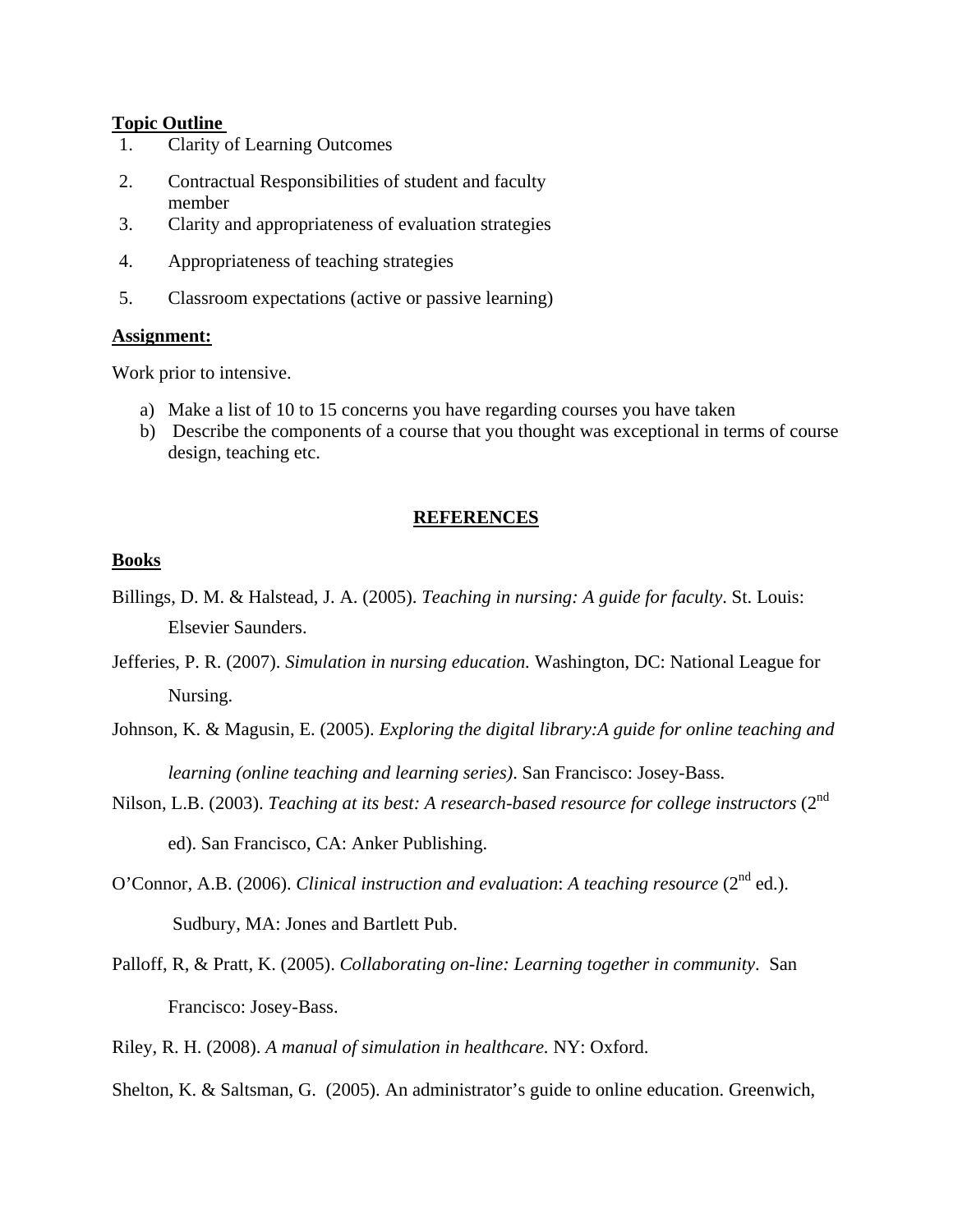CT: Information Age Publishing.

#### **Articles**

Baumgartner, P. (2005). How to choose a content management tool according to a learning model. *E-learning Europa. Info.* 

(http://www.elarningeuropa.info/index.php?page=doc\_print&doc\_...)

- Conrad, D. (2007). *Quo Vadis?* Reflections on the current state of research in distance education. *Distance Education*, *28*(1), 111-116.
- DiMaria-Ghalili, R.A., Ostrow, L. & Rodney, K. (2005). Webcasting: A new instructional technology in distance graduate nursing education. *Journal of Nursing Education*, *44(*1) 11-18.
- Fry-Welch, D. (2004). Use of threaded discussion to enhance classroom teaching of critical evaluation of the professional literature. *Journal of Physical Therapy Education, 18*(2), 48-53.
- Hayward, L. (2004). Integrating web-enhanced instruction into a research-methods course: Examination of student experiences and perceived learning. *Journal of Physical Therapy Education, 18*(2), 54-65.
- Hyde, A. & Murray, M. (2005). Nurses' experiences of distance education programmes. *Journal of Advanced Nursing*, *49*(1), 87-95.
- Jeffries, P.R. (2005). Technology trends in nursing education: Next steps. *Journal of Nursing Education*, *4*(1), 3-4.
- Kennedy, D.M. (2004). Standards for online teaching: Lessons from the education, health and IT sectors. *Nurse Education Today*, *25*, 23-30.

Kruse, K. (2004a). E-learning alphabet soup: A guide to terms. E-learning Guru.com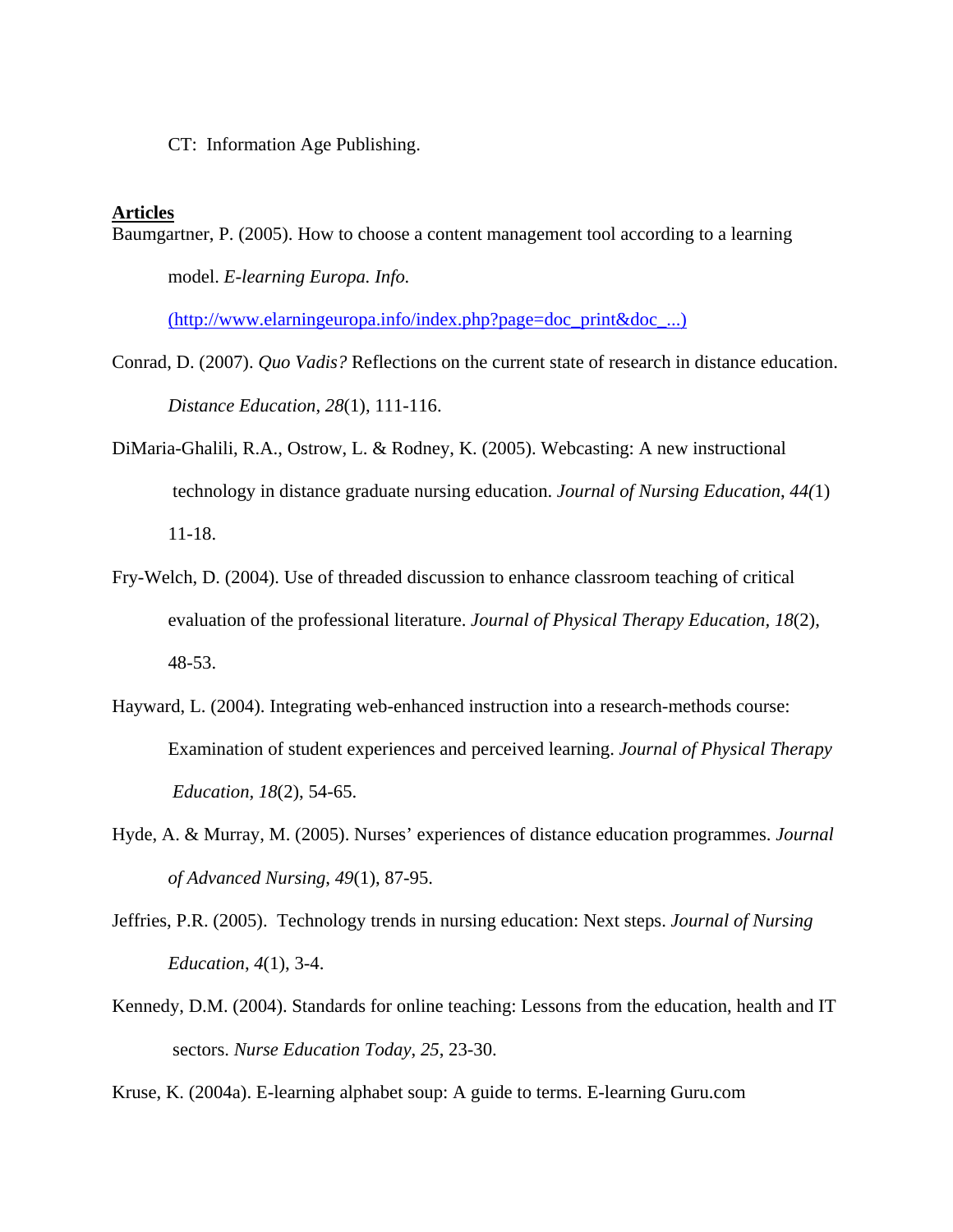(http://e-leraningguru.com/articles/art1\_1.htm)

- Kruse, K. (2004b). The benefits and drawbacks of e-learning. E-learning Guru.com (http://e-leraningguru.com/articles/art1\_3.htm)
- Linser, R. & Ip, A. (2002). Beyond the current e-learning paradigm: Applications of role play simulations (RPS) –case studies. *Association for the advancement of computing in education (AACE),* Norfolk, VA.
- Miller, T.W. & King, F.B. (2003). Distance education: Pedagogy and best practices in the new millennium. *International Journal of Leadership in Education. 6*(3) 283-297.
- Ostrow, L. & DiMaria-Ghalili, R.A. (2005). Distance education for graduate nursing: One state school's experience. *Journal of Nursing Education*, *44*(1) 5-10.
- Pond, W.K.,  $(2002)$ . Distributed education in the  $21<sup>st</sup>$  century: Implications for quality assurance. *Online Journal of Distance Learning Administration*, V(II).
- Walter, L.M. (2004). Is distance education for you? *Distance Education and Training Council,* Washington, DC, (http://www.detc.org/downloads/IsDistanceEducationforYou.pdf).
- Wonacott, M.E. (2002). Blending face-to-face and distance learning methods in adult and career technical education. *ERIC Clearinghouse on Adult, Career, and Vocational Education*, Columbus, OH.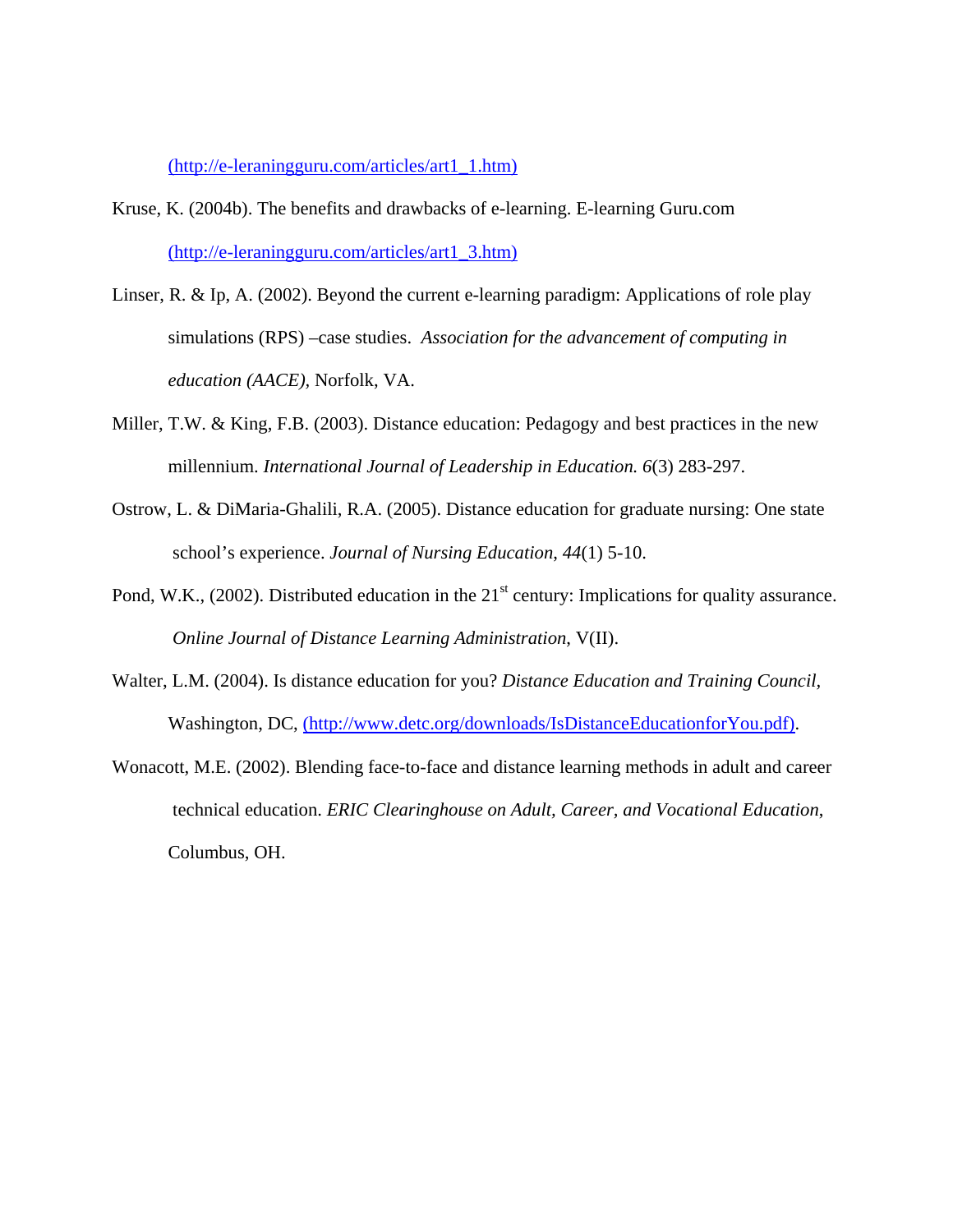| 1. | <b>General Information.</b>                                                                                                                                    |                                                                                                                                     |                                                                                                                                                                                                                                                                                                                                                                                                                                                                                                                                           |                 |       |                   |                    |              |           |  |
|----|----------------------------------------------------------------------------------------------------------------------------------------------------------------|-------------------------------------------------------------------------------------------------------------------------------------|-------------------------------------------------------------------------------------------------------------------------------------------------------------------------------------------------------------------------------------------------------------------------------------------------------------------------------------------------------------------------------------------------------------------------------------------------------------------------------------------------------------------------------------------|-----------------|-------|-------------------|--------------------|--------------|-----------|--|
| a. | Submitted by the College of:<br>Today's Date:<br>12/2/09<br><b>Nursing</b>                                                                                     |                                                                                                                                     |                                                                                                                                                                                                                                                                                                                                                                                                                                                                                                                                           |                 |       |                   |                    |              |           |  |
| b. | Department/Division:                                                                                                                                           |                                                                                                                                     |                                                                                                                                                                                                                                                                                                                                                                                                                                                                                                                                           |                 |       |                   |                    |              |           |  |
| c. | Contact person name:                                                                                                                                           | Patricia Howard                                                                                                                     |                                                                                                                                                                                                                                                                                                                                                                                                                                                                                                                                           |                 | y.edu | pbhowa00@email.uk | Phone:<br>323-6332 |              |           |  |
| d. | $\boxtimes$ Specific Term/Year <sup>1</sup> :<br>Requested Effective Date:<br>Semester following approval<br><b>Fall 2010</b><br>OR                            |                                                                                                                                     |                                                                                                                                                                                                                                                                                                                                                                                                                                                                                                                                           |                 |       |                   |                    |              |           |  |
| 2. | <b>Designation and Description of Proposed Course.</b>                                                                                                         |                                                                                                                                     |                                                                                                                                                                                                                                                                                                                                                                                                                                                                                                                                           |                 |       |                   |                    |              |           |  |
| a. | Prefix and Number:<br><b>NUR 641</b>                                                                                                                           |                                                                                                                                     |                                                                                                                                                                                                                                                                                                                                                                                                                                                                                                                                           |                 |       |                   |                    |              |           |  |
| b. | Full Title:<br><b>Best Practices in Clinical Teaching</b>                                                                                                      |                                                                                                                                     |                                                                                                                                                                                                                                                                                                                                                                                                                                                                                                                                           |                 |       |                   |                    |              |           |  |
| c. | Transcript Title (if full title is more than 40 characters):<br><b>Clinical Teaching</b>                                                                       |                                                                                                                                     |                                                                                                                                                                                                                                                                                                                                                                                                                                                                                                                                           |                 |       |                   |                    |              |           |  |
| d. | To be Cross-Listed <sup>2</sup> with (Prefix and Number):                                                                                                      |                                                                                                                                     |                                                                                                                                                                                                                                                                                                                                                                                                                                                                                                                                           |                 |       |                   |                    |              |           |  |
| e. | Courses must be described by at least one of the meeting patterns below. Include number of actual contact hours <sup>3</sup><br>for each meeting pattern type. |                                                                                                                                     |                                                                                                                                                                                                                                                                                                                                                                                                                                                                                                                                           |                 |       |                   |                    |              |           |  |
|    | Lecture                                                                                                                                                        | Laboratory <sup>1</sup>                                                                                                             | Recitation                                                                                                                                                                                                                                                                                                                                                                                                                                                                                                                                |                 |       | Discussion        |                    | Indep. Study |           |  |
|    |                                                                                                                                                                |                                                                                                                                     |                                                                                                                                                                                                                                                                                                                                                                                                                                                                                                                                           | 180 contact hrs |       |                   |                    |              |           |  |
|    | Clinical                                                                                                                                                       |                                                                                                                                     | Colloquium                                                                                                                                                                                                                                                                                                                                                                                                                                                                                                                                | Practicum       |       |                   | Research           |              | Residency |  |
|    | Seminar<br>Studio<br>Other - Please explain:                                                                                                                   |                                                                                                                                     |                                                                                                                                                                                                                                                                                                                                                                                                                                                                                                                                           |                 |       |                   |                    |              |           |  |
| f. | $\boxtimes$ Letter (A, B, C, etc.)<br>Identify a grading system:<br>Pass/Fail                                                                                  |                                                                                                                                     |                                                                                                                                                                                                                                                                                                                                                                                                                                                                                                                                           |                 |       |                   |                    |              |           |  |
| g. | Number of credits:<br>3                                                                                                                                        |                                                                                                                                     |                                                                                                                                                                                                                                                                                                                                                                                                                                                                                                                                           |                 |       |                   |                    |              |           |  |
| h. | $\boxtimes$<br><b>YES</b><br>Is this course repeatable for additional credit?<br><b>NO</b>                                                                     |                                                                                                                                     |                                                                                                                                                                                                                                                                                                                                                                                                                                                                                                                                           |                 |       |                   |                    |              |           |  |
|    | If YES:<br>Maximum number of credit hours:                                                                                                                     |                                                                                                                                     |                                                                                                                                                                                                                                                                                                                                                                                                                                                                                                                                           |                 |       |                   |                    |              |           |  |
|    | If YES:<br>Will this course allow multiple registrations during the same semester?<br><b>YES</b><br><b>NO</b>                                                  |                                                                                                                                     |                                                                                                                                                                                                                                                                                                                                                                                                                                                                                                                                           |                 |       |                   |                    |              |           |  |
| i. | Course Description for Bulletin:                                                                                                                               |                                                                                                                                     | This course will give students the opportunity to plan, initiate, and evaluate<br>learning activities within the profession of nursing. These activities may include<br>lecture, seminar, simulation, on-line teaching, evaluating clinical performance<br>and evaluating a syllabus. Students who plan to teach nursing in an academic<br>setting will have a mentor who is a faculty member in a nursing program.<br>Students who plan to teach nursing in other health care settings will have a<br>mentor appropriate to their field. |                 |       |                   |                    |              |           |  |
| j. |                                                                                                                                                                | 6 credit hours of electice courses in education, NUR 640, Admission to Certificate in<br>Prerequisites, if any:<br>teaching nursing |                                                                                                                                                                                                                                                                                                                                                                                                                                                                                                                                           |                 |       |                   |                    |              |           |  |
| k. | YES <sup>4</sup><br>NO $\boxtimes$<br>Will this course also be offered through Distance Learning?                                                              |                                                                                                                                     |                                                                                                                                                                                                                                                                                                                                                                                                                                                                                                                                           |                 |       |                   |                    |              |           |  |
|    |                                                                                                                                                                |                                                                                                                                     |                                                                                                                                                                                                                                                                                                                                                                                                                                                                                                                                           |                 |       |                   |                    |              |           |  |

 $1$  Courses are typically made effective for the semester following approval. No course will be made effective until all approvals are received.

<sup>&</sup>lt;sup>2</sup> The chair of the cross-listing department must sign off on the Signature Routing Log.  $3$  In general, undergraduate courses are developed on the principle that one semester hour of credit represents one hour of classroom meeting per week for a semester, exclusive of any laboratory meeting. Laboratory meeting, generally, represents at least two hours per week for a semester for one credit hour. (from *SR 5.2.1*)<br><sup>4</sup> You must *also* submit the Distance Learning Form in order for the proposed course to be considered for DL delivery.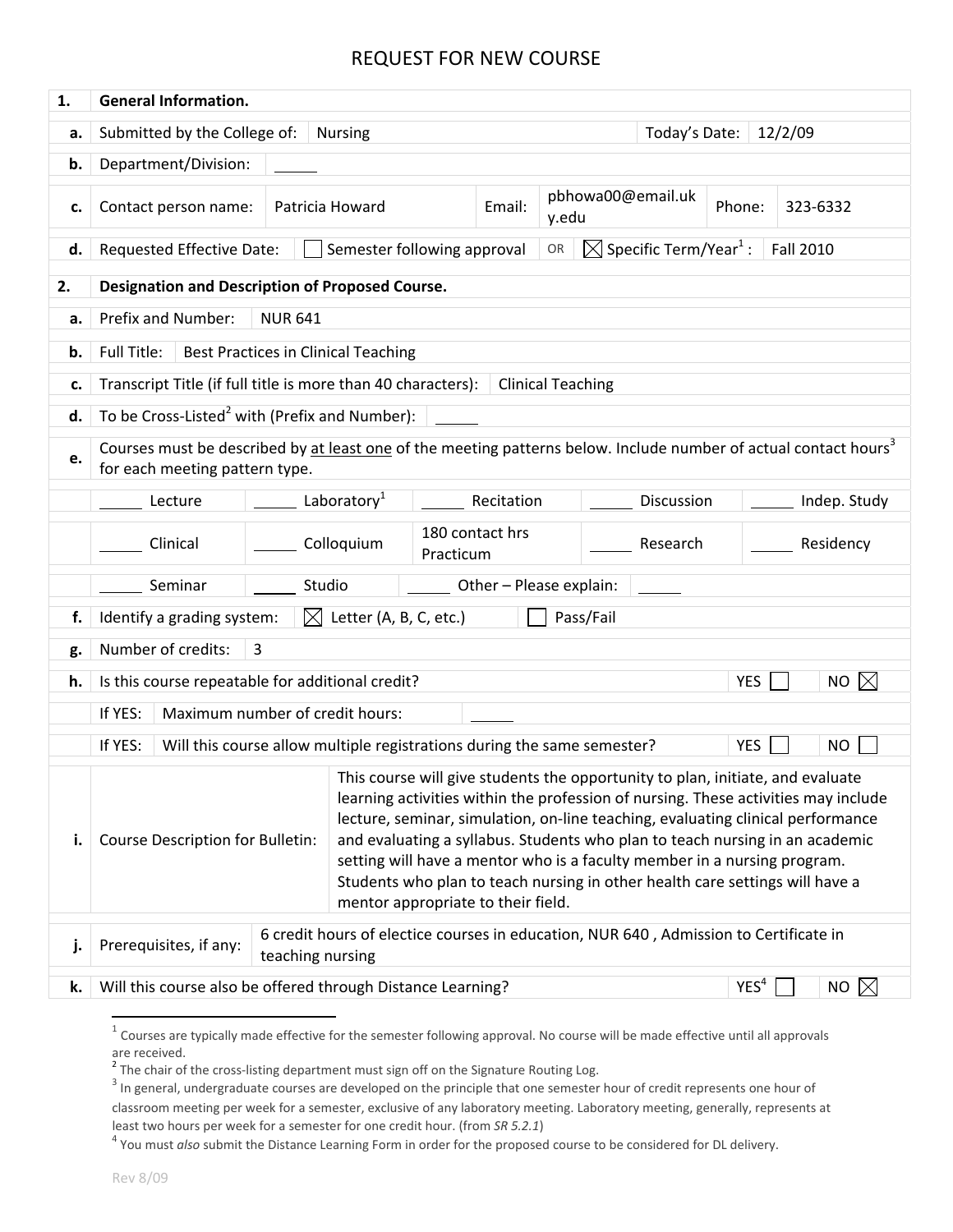| 3.  | Will this course be taught off campus?                                                                                                                                                                                                                                                                                                | <b>YES</b>      | NO $\boxtimes$      |
|-----|---------------------------------------------------------------------------------------------------------------------------------------------------------------------------------------------------------------------------------------------------------------------------------------------------------------------------------------|-----------------|---------------------|
| 4.  | Frequency of Course Offering.                                                                                                                                                                                                                                                                                                         |                 |                     |
| a.  | Course will be offered (check all that apply):<br>$\boxtimes$ Fall<br>Spring                                                                                                                                                                                                                                                          | Summer          |                     |
| b.  | Will the course be offered every year?                                                                                                                                                                                                                                                                                                | YES $\nabla$    | 'NO                 |
|     | If NO, explain:                                                                                                                                                                                                                                                                                                                       |                 |                     |
| 5.  | Are facilities and personnel necessary for the proposed new course available?                                                                                                                                                                                                                                                         | YES $\boxtimes$ | NO                  |
|     | If NO, explain:                                                                                                                                                                                                                                                                                                                       |                 |                     |
| 6.  | What enrollment (per section per semester) may reasonably be expected?<br>$10 - 15$                                                                                                                                                                                                                                                   |                 |                     |
| 7.  | <b>Anticipated Student Demand.</b>                                                                                                                                                                                                                                                                                                    |                 |                     |
| а.  | Will this course serve students primarily within the degree program?                                                                                                                                                                                                                                                                  | YES $\boxtimes$ | NO.                 |
| b.  | Will it be of interest to a significant number of students outside the degree pgm?                                                                                                                                                                                                                                                    | <b>YES</b>      | $\mathbb{X}$<br>NO. |
|     | If YES, explain:                                                                                                                                                                                                                                                                                                                      |                 |                     |
| 8.  | Check the category most applicable to this course:                                                                                                                                                                                                                                                                                    |                 |                     |
|     | Traditional - Offered in Corresponding Departments at Universities Elsewhere                                                                                                                                                                                                                                                          |                 |                     |
|     | $\bowtie$<br>Relatively New - Now Being Widely Established                                                                                                                                                                                                                                                                            |                 |                     |
|     | Not Yet Found in Many (or Any) Other Universities                                                                                                                                                                                                                                                                                     |                 |                     |
|     | <b>Course Relationship to Program(s).</b>                                                                                                                                                                                                                                                                                             |                 |                     |
| а.  | Is this course part of a proposed new program?                                                                                                                                                                                                                                                                                        | YES $\boxtimes$ | NO.                 |
|     | If YES, name the proposed new program:  Certificate in Teaching Nursing                                                                                                                                                                                                                                                               |                 |                     |
|     | Will this course be a new requirement <sup>3</sup> for ANY program?                                                                                                                                                                                                                                                                   | <b>YES</b>      | NO $\boxtimes$      |
|     | If YES <sup>5</sup> , list affected programs:                                                                                                                                                                                                                                                                                         |                 |                     |
| 10. | Information to be Placed on Syllabus.                                                                                                                                                                                                                                                                                                 |                 |                     |
| а.  | Is the course 400G or 500?                                                                                                                                                                                                                                                                                                            | YES             | NO $\boxtimes$      |
|     | If YES, the differentiation for undergraduate and graduate students must be included in the information required in<br>10.b. You must include: (i) identification of additional assignments by the graduate students; and/or (ii)<br>establishment of different grading criteria in the course for graduate students. (See SR 3.1.4.) |                 |                     |
| b.  | The syllabus, including course description, student learning outcomes, and grading policies (and 400G-/500-<br>$\times$<br>level grading differentiation if applicable, from 10.a above) are attached.                                                                                                                                |                 |                     |

 $<sup>5</sup>$  in order to change a program, a program change form must also be submitted.</sup>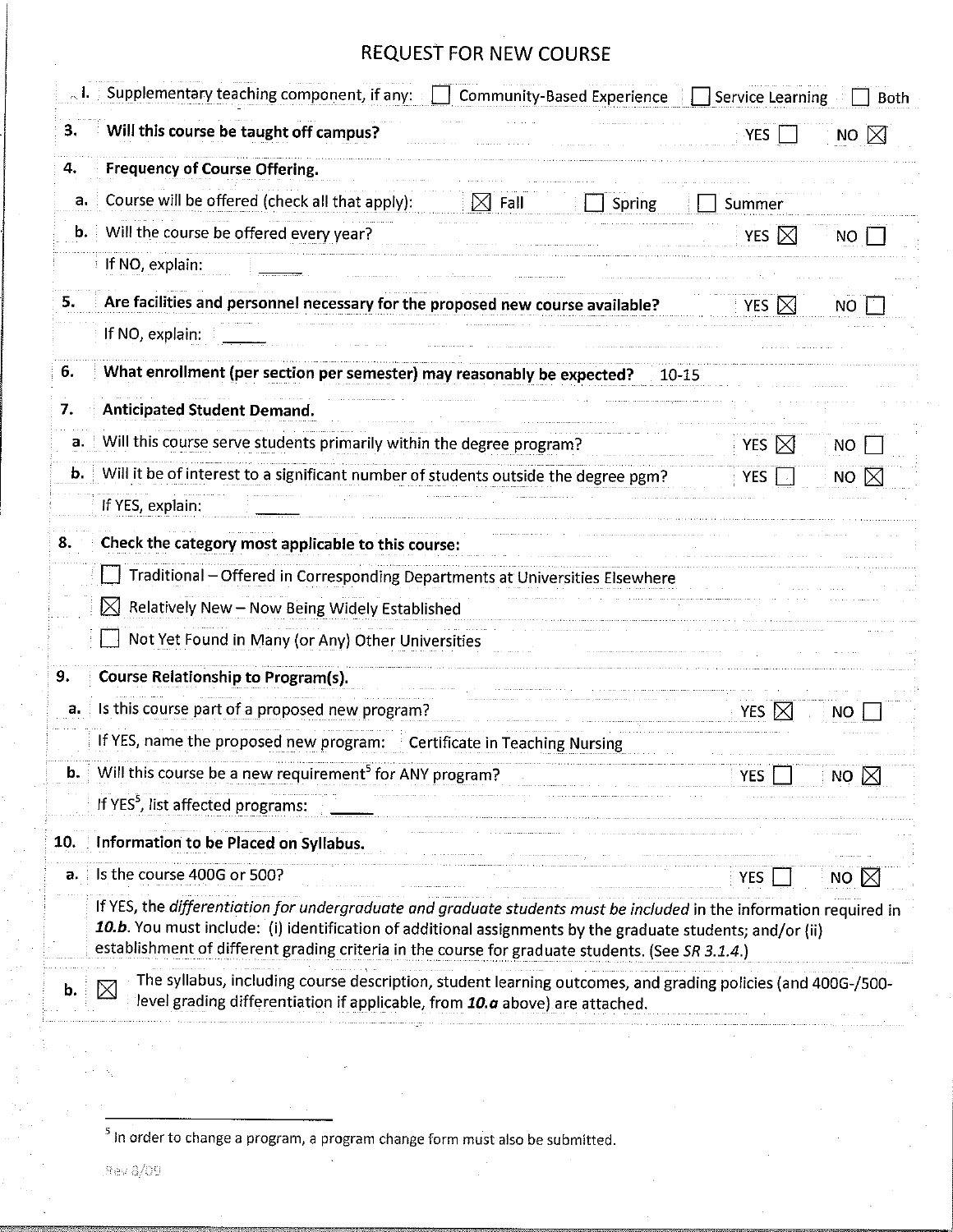#### Signature Routing log

#### .General Information:

Course Prefix and Number: NUR >> (d+1)

Proposal Contact Person Name: Patricia Howard Phone: 323-6332

#### Email: pbhowaOO@email.uky.edu

#### INSTRUCTIONS:

Identify the groups or individuals reviewing the proposal; note the date of approval; offer a contact person for each entry; and obtain signature of person authorized to report approval.

#### Internal College Approvals and Course Cross-listing Approvals:

| <b>Reviewing Group</b>                     | Date Approved | <b>Contact Person (name/phone/email)</b>            | <b>Signature</b> |  |
|--------------------------------------------|---------------|-----------------------------------------------------|------------------|--|
| <b>Graduate Faculty</b><br>10/9/09         |               | Pat Howard / 323-6632 /<br>pbhowa00@email.uky.edu   | Setrein 1) Helle |  |
| <b>College of Nursing Total</b><br>Faculty | 11/12/09      | Jane Kirschling / 323-4857 /<br>janek@email.uky.edu |                  |  |
|                                            |               |                                                     |                  |  |
|                                            |               |                                                     |                  |  |
|                                            |               |                                                     |                  |  |

#### External-to-College Approvals:

|                                     | A 1998 for their and constitutions are the company of the context of a distribution of the constitution of the constitution of the constitution of the constitution of the constitution of the constitution of the constitutio |                                   |                                       |  |
|-------------------------------------|--------------------------------------------------------------------------------------------------------------------------------------------------------------------------------------------------------------------------------|-----------------------------------|---------------------------------------|--|
| Council                             | Date Approved                                                                                                                                                                                                                  | <b>Signature</b>                  | <b>Approval of</b><br><b>Revision</b> |  |
| Undergraduate Council               |                                                                                                                                                                                                                                |                                   |                                       |  |
| <b>Graduate Council</b>             |                                                                                                                                                                                                                                |                                   |                                       |  |
| <b>Health Care Colleges Council</b> | 1910                                                                                                                                                                                                                           |                                   |                                       |  |
| Senate Council Approval             |                                                                                                                                                                                                                                | <b>University Senate Approval</b> |                                       |  |

Comments:

<sup>6</sup> Councils use this space to indicate approval of revisions made subsequent to that council's approval, if deemed necessary by the revising council.

Rev 8/09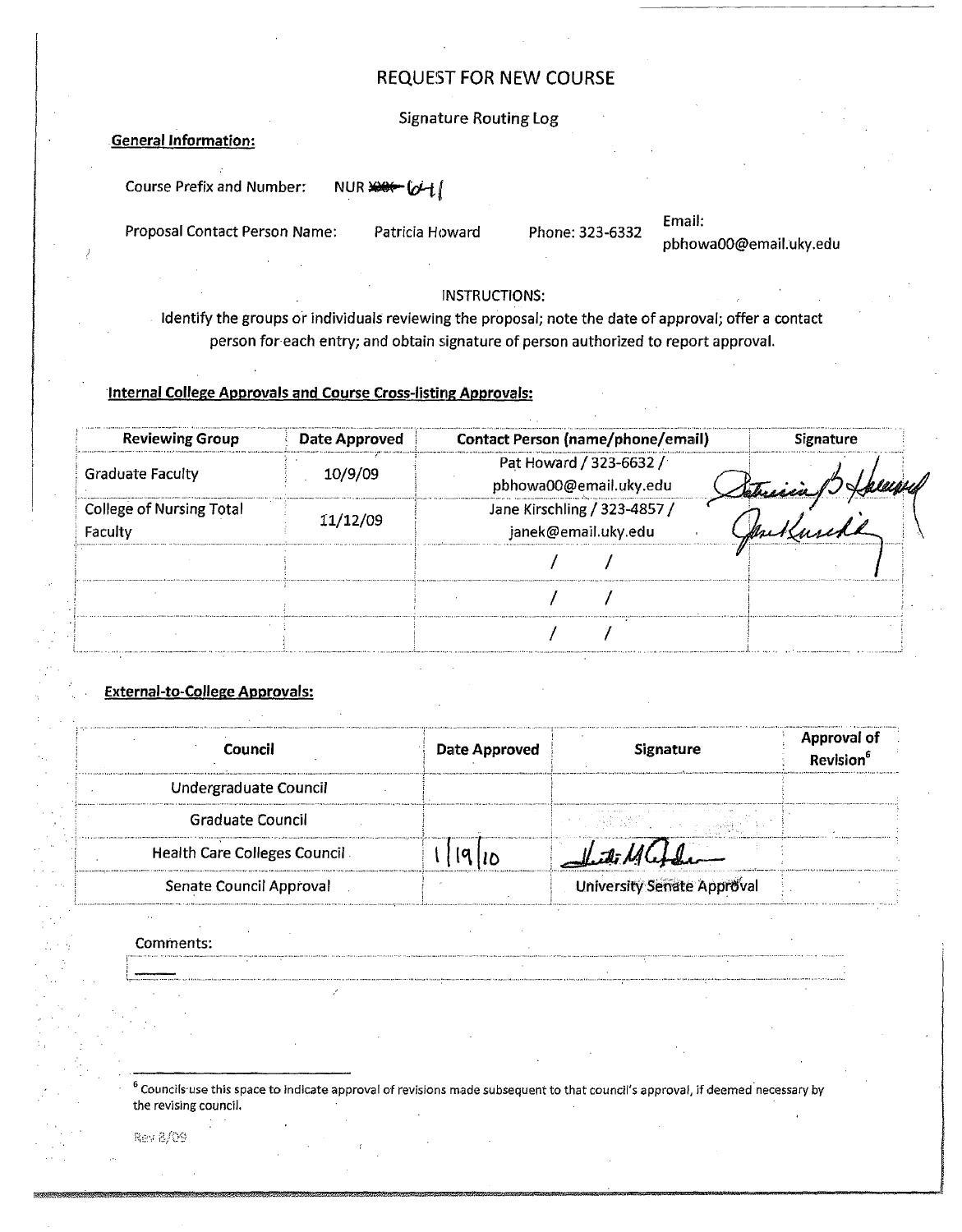#### **UNIVERSITY OF KENTUCKY COLLEGE OF NURSING**

#### **NUR 641 Best Practices in Clinical Teaching Fall 2010**

| TITLE:                       | <b>Teaching Nursing Practicum</b>                                                                                                                 |
|------------------------------|---------------------------------------------------------------------------------------------------------------------------------------------------|
| <b>CREDIT HOURS:</b>         | 3 Credits (4:1 ratio for clinical hours=180 hours)                                                                                                |
| <b>PRE OR CO-REQUISITES:</b> | Admission to the Certificate in Teaching Nursing and<br>completion of 6 credits of electives and NUR 640 Best<br>Practices in Nursing Instruction |

## **FACULTY:**

#### **COURSE DESCRIPTION**:

This course will give students the opportunity to plan, initiate, and evaluate learning activities within the profession of nursing. These activities may include lecture, seminar, simulation, online teaching, evaluating clinical performance and evaluating a syllabus. Students who plan to teach nursing in an academic setting will have a mentor who is a faculty member in a nursing program. Students who plan to teach nursing in other health care settings will have a mentor appropriate to their field.

## **COURSE OBJECTIVES**:

Upon completion of the course, the student will be able to:

- 1.Facilitate learning for students with different learning styles.
- 2.Develop an environment that encourages and supports optimal learning.
- 3.Plan and implement various teaching strategies appropriate to learner needs
- 4.Evaluate summative and formative learning in the classroom and in the clinical setting
- 5.Analyze legal and ethical issues related to nursing education.
- 6.Practice techniques of self-reflection and access resources in order to improve teaching.

#### **LEARNING METHODS**

Classroom and clinical teaching Role modeling **Demonstration** Review of educational research On-line module in writing test questions

## **LEARNING ACTIVITIES**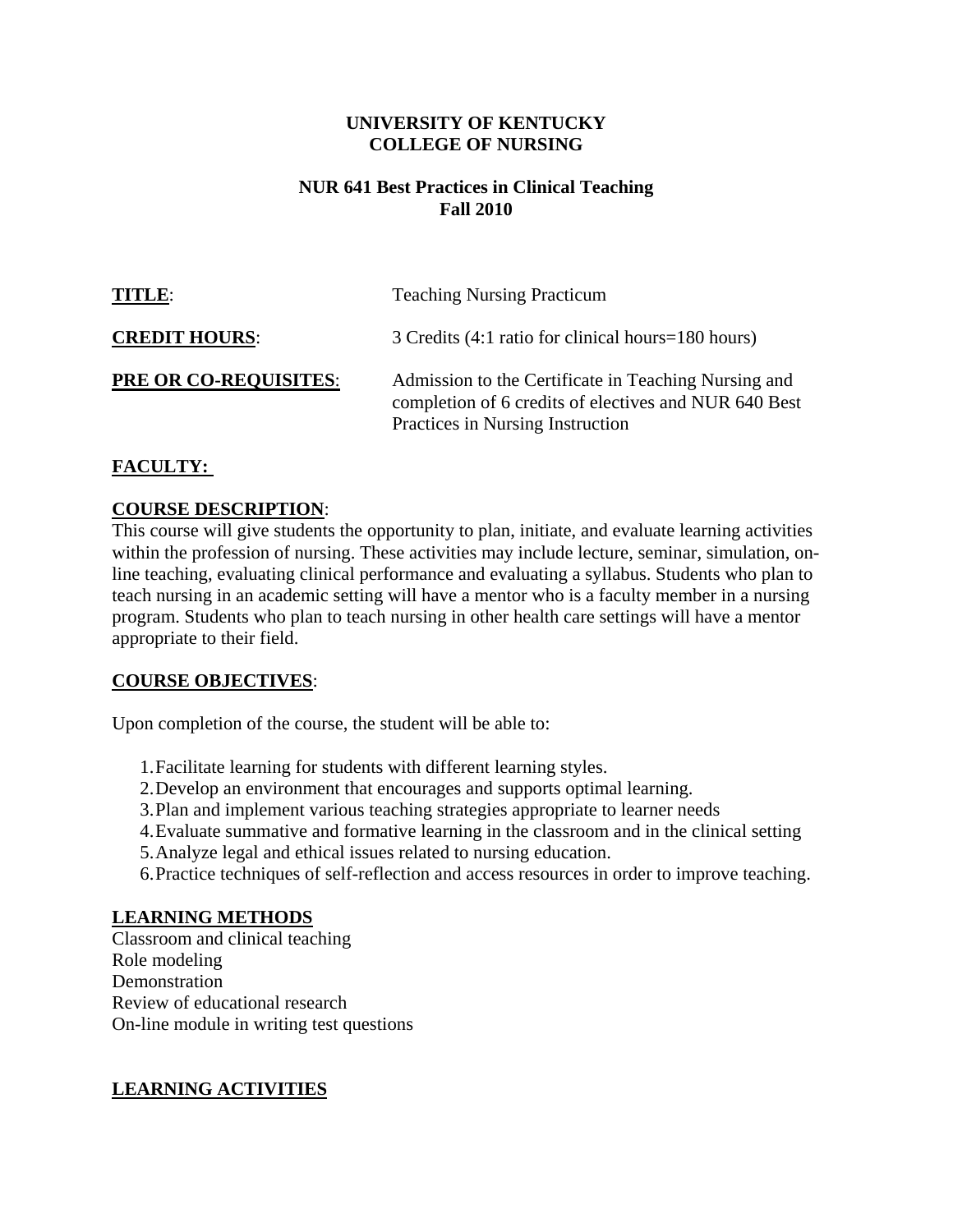- Participate in various teaching/learning strategies
- Lead pre and post conferences
- Present a lecture and write objectives, write test questions
- Supervise in clinical practice
- Make assignments
- Develop appropriate learning experiences
- Participate in simulation
- Evaluate performance with legal and ethical considerations
- Conference with mentor to discuss student performance and potential problems
- On-line discussions with other students and faculty
- Web on-line with voice-over in writing test questions

## **Assessment of Student Performance in the Classroom: Test Item Writing -Kathy Wagner Topic Outline**

- 1. Purpose of assessing student performance
- 2. Determining which information is worth testing
- 3. Importance of matching teaching with testing methods
- 4. Anatomy of test items
	- a. Inferences to write items by
	- b. Types of common test items
		- 1) Multiple choice (true and false, matching, multiple choice [single answer], multiple selection [multiple correct answers])
		- 2) Short answer, completion
		- 3) Context dependent item sets
		- 4) Case-based testing
- 5. Climbing the testing ladder
	- a. Cognitive levels as a tool for leveling test items
	- b. Determining the best test item for the desired outcome
- 6. Ways to avoid test item writing pitfalls
- 7. Analyzing objective exam results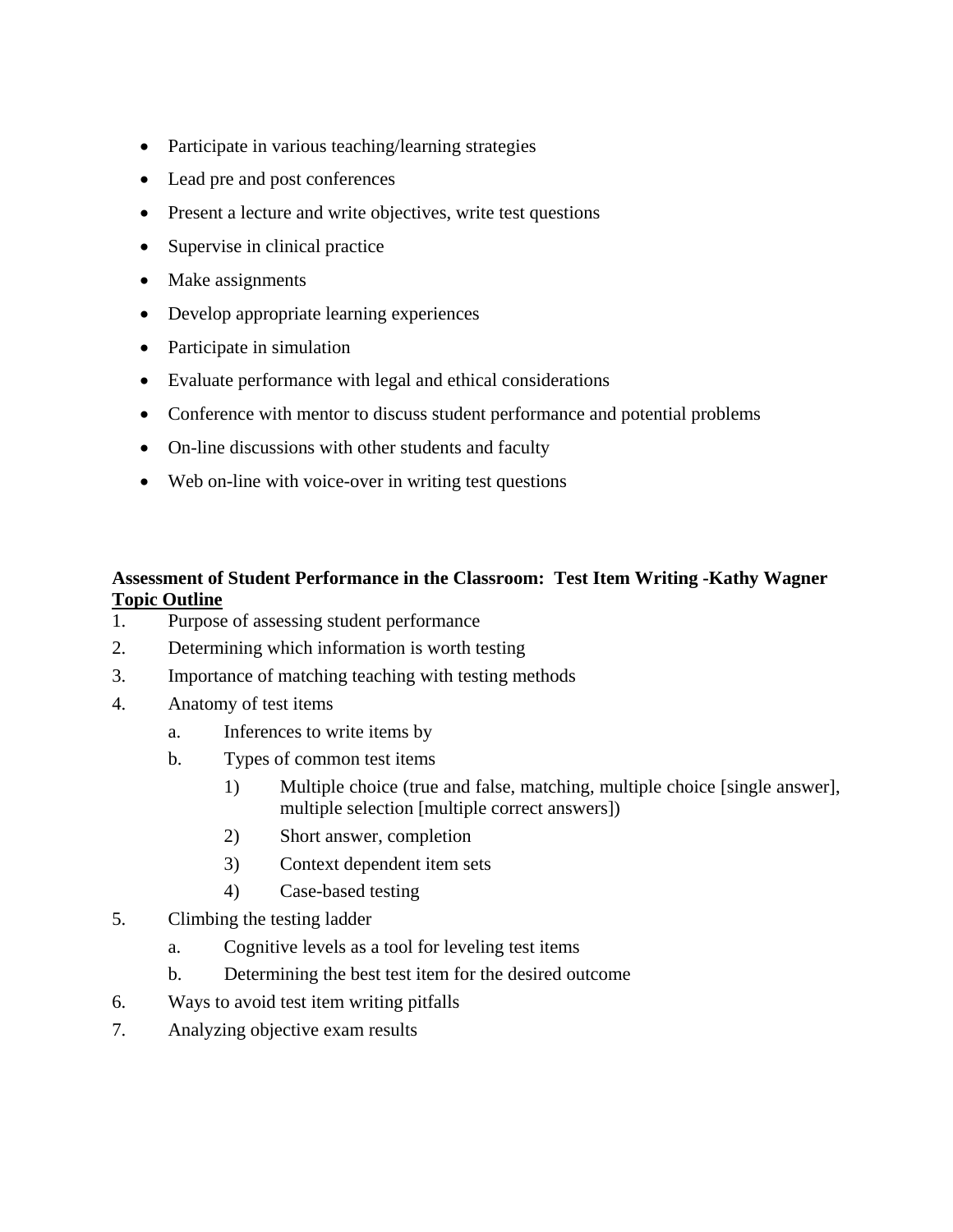#### **GRADING:**

 $90-100 = A$  $80-89 = B$  $70-79 = C$ 69 or less  $=$  E

## **EVALUATION**:

Students will write a contract with the mentor that will include learning objectives. The evaluation will be based on the student achieving the set goals.

Mentor Evaluation 100%

## **CLASS OVERVIEW**

This course requires 12 hours of clinical hour a week. Examples of activities for these hours include direct clinical supervision, making assignments, meetings with students about performance, grading papers, preparing lectures. Activities and credit for these activities will be planned in collaboration with your clinical mentor. Discussions will take place between students and mentors relative to nursing education and will be organized by the Certificate Director at mid-term and end of semester.

## **STUDENT SUPPORT**

The University of Kentucky has a wide range of support services, academic and other, for student learners. Students wishing to learn more about these services should contact Kathy Collins in the College of Nursing's Graduate Student Services office (room 315) or their faculty academic advisor. Students wishing to obtain support related to writing skills should contact The Writing Center in the W.T. Young Library through their website at <http://www.uky.edu/AS/English/wc/> or by telephone at 257-1368.

## **POLICIES**

## **TEACHER/COURSE EVALUATIONS**

"The University policy on faculty performance review requires that faculty obtain student evaluations of teaching for every course every semester. To meet this requirement, the College of Nursing uses web-based surveys on a confidential site for faculty and course evaluation. All students enrolled in this course are required to access the CoursEval website to fill out evaluations or to decline the opportunity within the designated time frame. Students who don't visit each survey available to them within the designated time will receive an incomplete in the course that will remain until the surveys are accessed. Students should take this opportunity to provide serious input regarding faculty performance and course evaluation. These evaluations are used by the College of Nursing to improve the curriculum and enhance faculty teaching.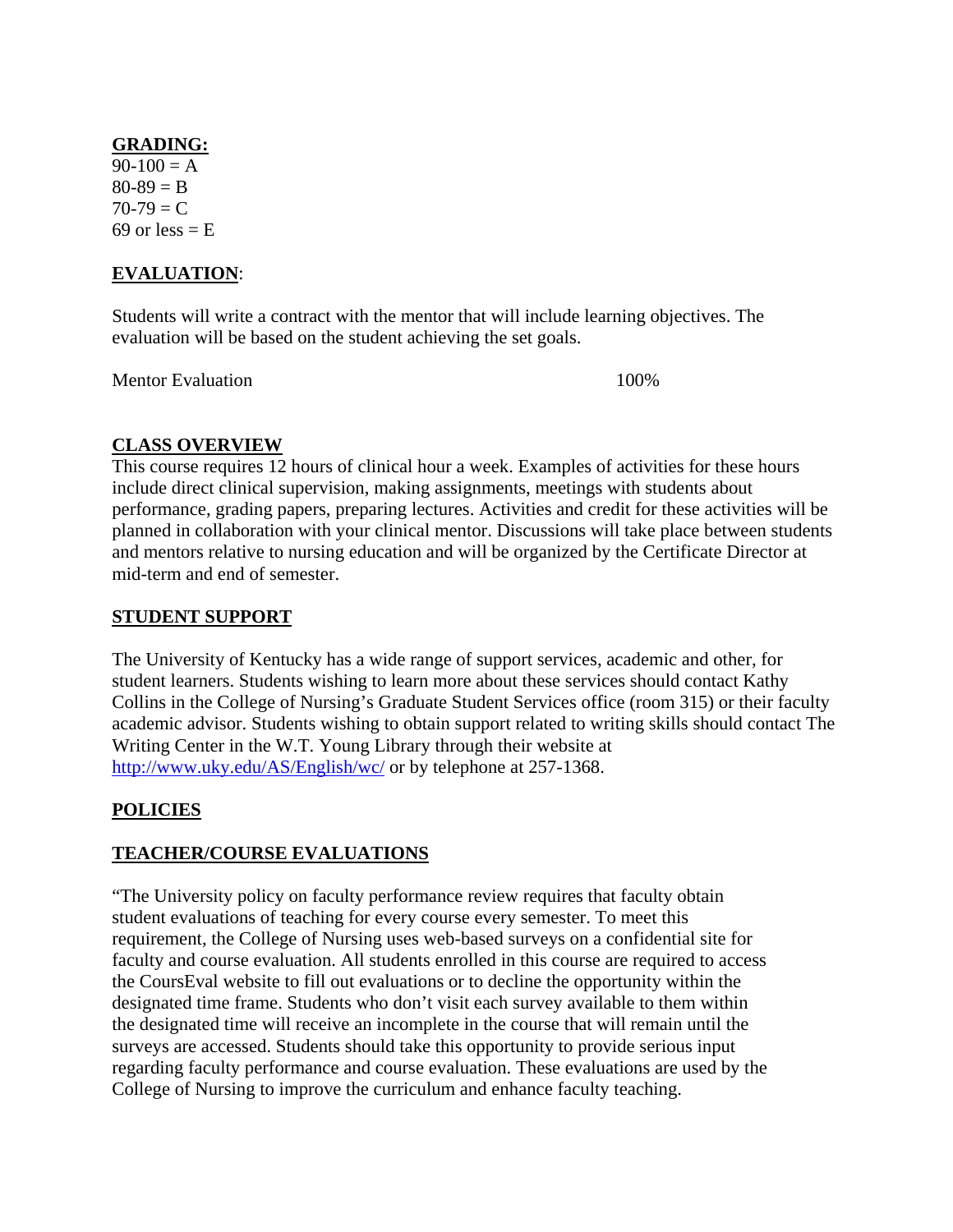Evaluations are completely anonymous. The information is compiled and shared with individual faculty members and appropriate administrators only after final grades are submitted. **To receive announcements about the evaluations, students must activate and use their UK email addresses. Forwarding UK email to an alternate address is not a viable option.**"

## **CHEATING AND PLAGARISM**

Academic integrity is a core value at the University of Kentucky and strongly supported by faculty, staff, and students within the College of Nursing. Neither cheating nor plagiarism is acceptable in any form. Please refer to the *Student Rights and Responsibilities Handbook* for a detailed description of the University policies related to what constitutes cheating and plagiarism and how both are handled at the University. The College of Nursing adheres to these policies.

## **ABSENSE POLICIES**

Graduate students are expected to assume responsibility for their own learning and attend all classes. Because of the limited number of class meetings, your attendance and participation are required at each class. The procedure for excused absence for this course is outlined in the evaluation section of this syllabus; please refer to the Student Right and Responsibility Handbook (pp. 47-48) for the definition of excused absences.

## **BLOOD BORNE PATHOGEN POLICY**

Students are reminded to review the Blood Borne Pathogens. Review the policy at: <http://www.mc.uky.edu/Nursing/academic/application/BloodBorne.htm>

## **HEALTH SCIENCES STUDENT PROFESSIONAL BEHAVIOR CODE**

The College of Nursing ascribes to the Health Sciences professional behavior code. Please see the following web site for additional information: [www.uky.edu/Regulations/AR/ar083.pdf](http://www.uky.edu/Regulations/AR/ar083.pdf) 

## **IDENTIFICATION BADGES**

All students using Medical Center facilities for any purpose are issued an identification badge. If you lose or misplace the badge, you will be required to replace it at your expense. Without this badge, you will be unable to use Medical Center facilities. Graduating students will not receive final grades or transcripts until return of the ID badge to the Office of Student Services on the final day of classes. The Office of Student Services will assist with the badge process.

## **[IMMUNIZATION REQUIREMENTS](http://www.mc.uky.edu/nursing/academic/application/ImmuneReq.htm)**

Please refer to the following website for information about immunization requirements:

#### **<http://www.mc.uky.edu/nursing/academic/application/ImmuneReq.htm>**